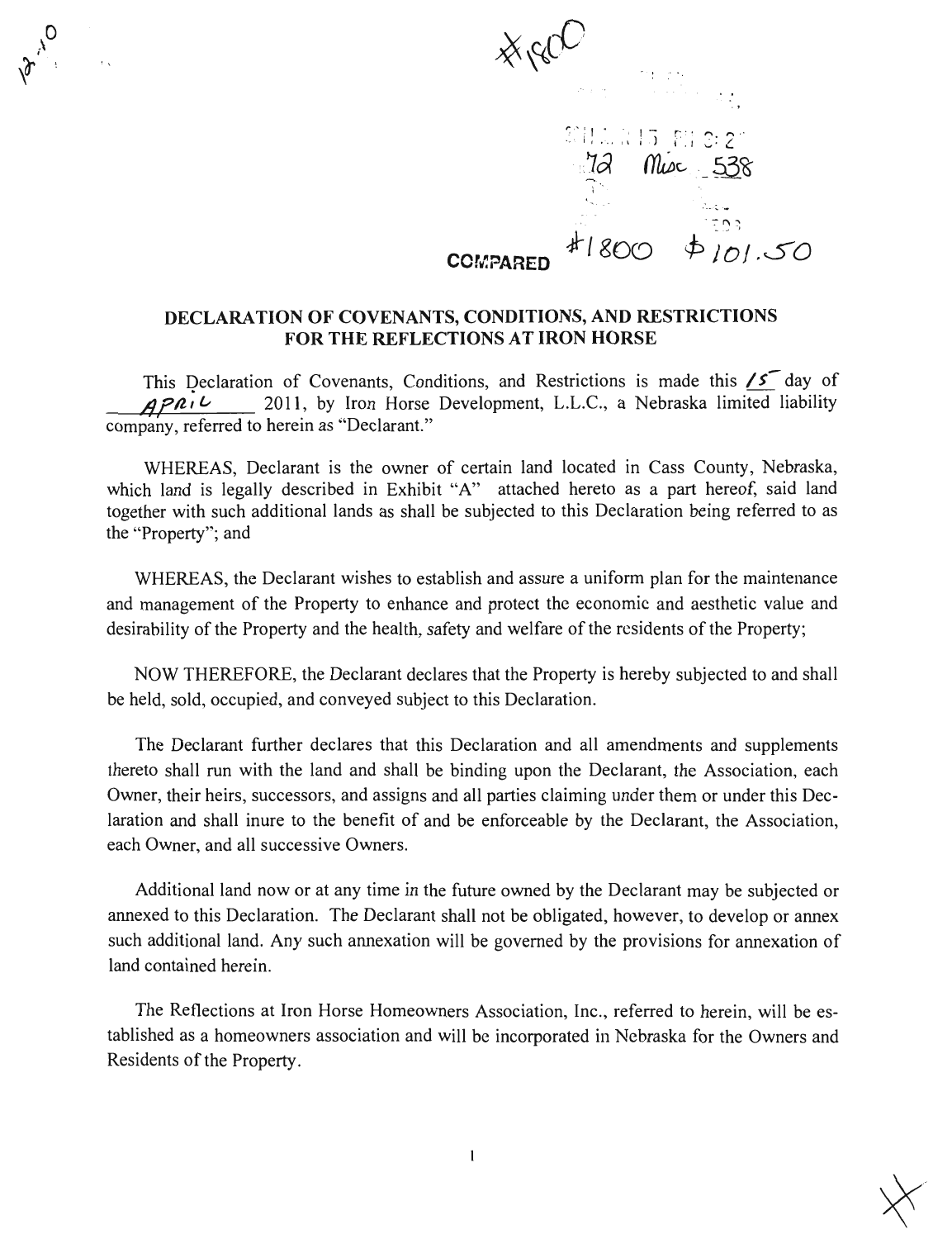# Article I: Definitions

The words used above or hereafter in this Declaration which begin with capital letters (other than words which would be normally capitalized) shall have the meanings assigned to them in Article I of this Declaration.

1.01 "Annual Assessments" shall mean and refer to the Annual General Assessment and any Services Assessment which may be levied by the Association in each of its fiscal years pursuant to Article IV of this Declaration.

1.02 "Annual General Assessment" shall mean and refer to the annual charge shared by all Class "A" members established pursuant to Article IV of this Declaration.

1.03 "Association" shall mean and refer to The Reflections at Iron Horse Homeowners Associa tion, Inc., a Nebraska nonprofit corporation, and its successors and assigns.

1.04 "Board of Directors" or "Board" shall mean and refer to the Board of Directors of the Association.

1.05 "Class A Members" shall mean and refer to all Owners other than the Class B Member (during the Development Period).

1.06 "Class B Member" shall mean and refer to the Declarant.

1.07 "Common Area" shall mean and refer to all real property and the improvements thereon from time to time owned or leased by the Association for the common use and enjoyment of the Members. Such property may (but need not) include any common areas, recreational facilities, parks and other open space land, lakes and streams, storm water management and drainage facili ties, private streets not dedicated to the County of Cass or County of Saunders or State of Ne braska, pathway and bikeway systems, and fencing on Common Area. The Association is re sponsible for management and maintenance of all Common Area.

1.08 "Declarant" shall mean and refer to Iron Horse Development, L.L.C., a Nebraska limited liability company, and its successors and assigns, as long as it owns at least one (1) Lot or during the Development Period, whichever is later. No successor or assignee of the Declarant shall have any rights or obligations of the Declarant hereunder unless such rights and obligations are specifically set forth in an instrument of succession or assignment designating a party as the De clarant hereunder or which pass by operation of law.

1.09 "Declaration" shall mean and refer to this Declaration of Covenants, Conditions, and Re strictions as it may be amended from time to time or supplemented in the manner provided here in.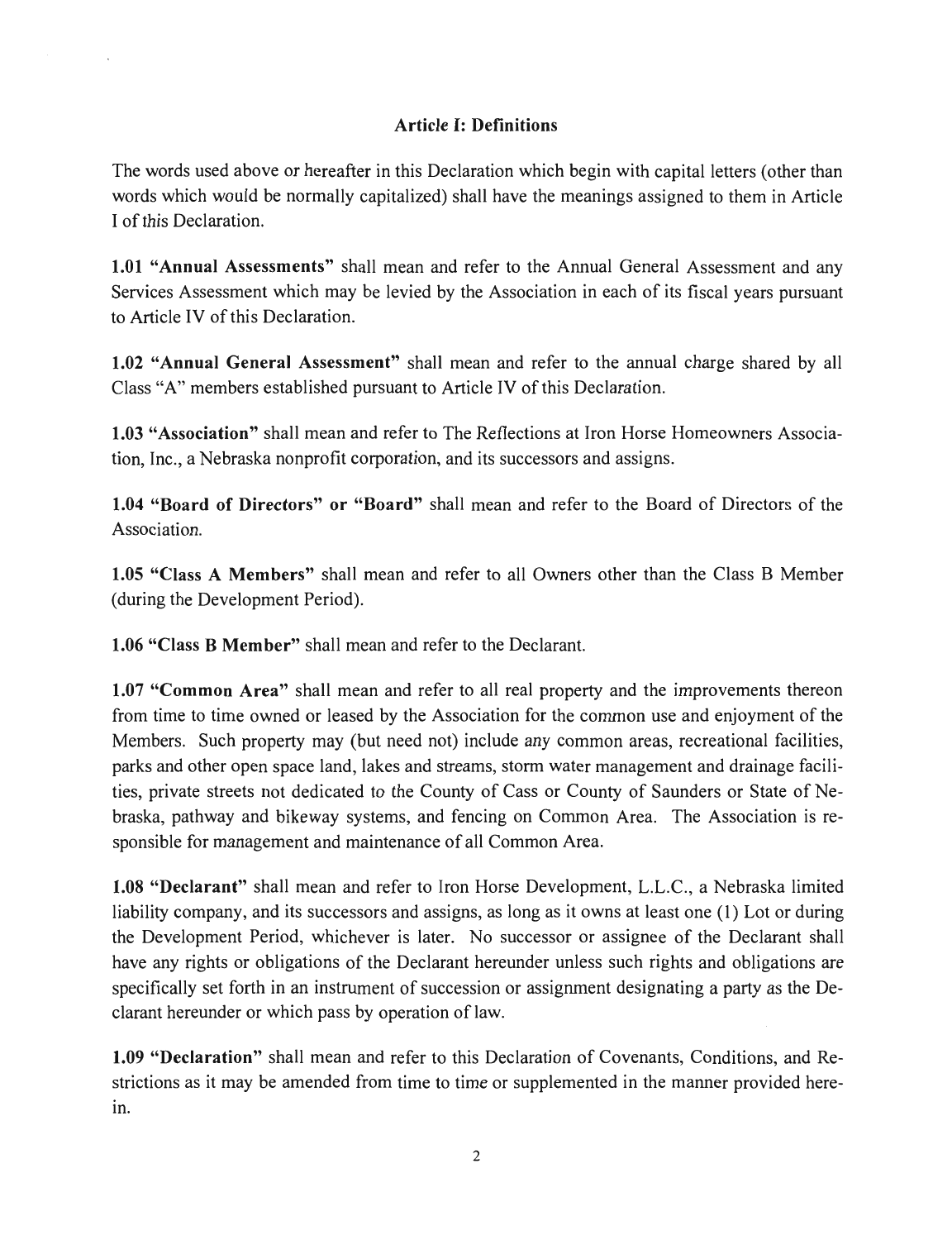1.10 "Development Period" shall mean and refer to the period commencing on the date of this Declaration first set forth above and terminating on the earlier of: (a) December 31, 2020; or (b) any earlier date specified by the Declarant in a written notice to the Association that the Declar ant control period is to terminate on that date.

1.11 "Dwelling Unit" shall mean any portion of the Property, as improved, intended for any type of independent ownership for use and occupancy as a residence by one household.

1.12 "Exempt Property" shall mean and refer to all land and structures and Common Areas owned by the Association for so long as the Association shall be the owner thereof.

1.13 "Federal Housing Administration" ("FHA") shall mean and refer to that governmental agency of the United States of America so entitled and any agency or regulatory authority of the United States of America which succeeds the Federal Housing Administration.

1.14 "Land Development Activity" shall mean and refer to any building, construction, reconstruction, or repair of a Dwelling Unit, roadways, curbing, sidewalks, utility services, or any oth er Structure on a Lot or any other portion of the Property by the Declarant and/or by other per sons regularly engaged in the building or construction business.

1.15 "Lot" shall mean and refer to any plot of land shown upon any recorded subdivision map of the Property which has been subjected to this Declaration and upon which a Dwelling Unit could be constructed in accordance with applicable County zoning ordinances in accordance with the applicable laws of Nebraska in effect from time to time. "Lot" shall not refer to Common Areas.

1.16 "Member" shall mean the Class A and Class B Members of the Association.

1.17 "Mortgagee" shall mean the holder of any recorded mortgage, or the party secured or bene ficiary of any recorded deed of trust, encumbering one or more of the Lots. "Mortgage," as used herein, shall include deeds of trust. "First Mortgagee" as used herein, shall mean a holder of a mortgage with priority over other mortgages. As used in this Declaration, the term "Mortgagee" shall mean any mortgagee and shall not be limited to institutional mortgagees. As used in this Declaration, the term "institutional mortgagee" or "institutional holder" shall include banks, trust companies, insurance companies, mortgage insurance companies, savings and loan associations, trusts, mutual savings banks, credit unions, pension funds, mortgage companies, Federal Nation al Mortgage Association ("FNMA"), Federal Home Loan Mortgage Corporation ("FHLMC"), all corporations and any agency or department of the United States Government or of any state or municipal government. As used in this Declaration, the term "holder" or "mortgagee" shall in clude the parties secured by any deed of trust or any beneficiary thereof.

1.18 "Owner" shall mean and refer to the record owner, whether one or more persons or entities, of any Lots which is part of the Property but excluding in all cases any party holding an interest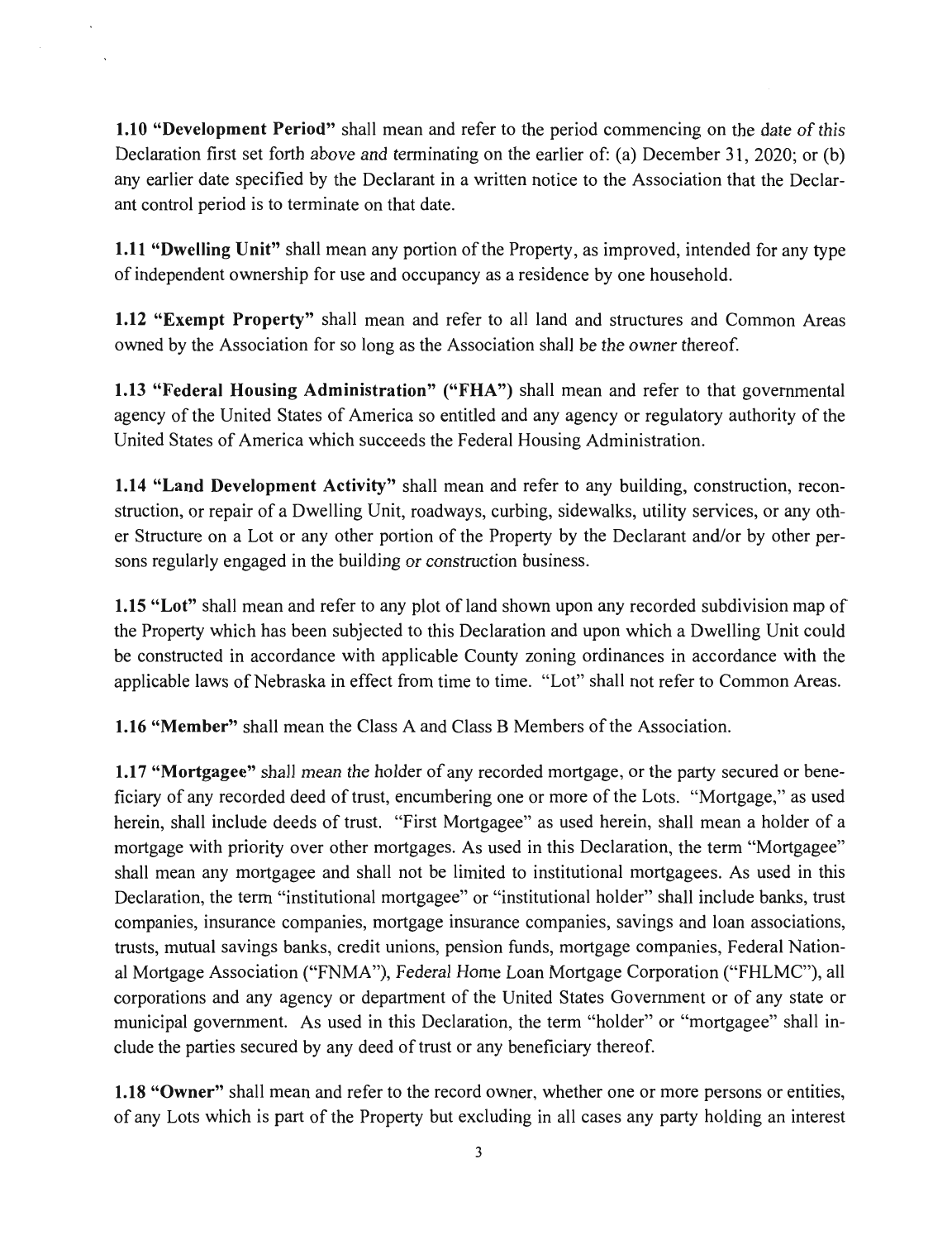merely as security for the performance of an obligation.

1.19 "Person" shall mean and refer to any individual, corporation, joint venture, partnership, association, joint stock company, trust, unincorporated organization, or government or any agen cy or political subdivision thereof, or any other separate legal entity.

1.20 "Property" shall mean and refer to those certain lands in Cass or Saunders County, Ne braska, as more particularly described in Exhibit "A" attached hereto, together with such addi tional lands as may be subjected to this Declaration.

1.21 "Resident" shall mean and refer to:

 $\mathcal{A}$ 

 $\sim$ 

 $\frac{1}{\sqrt{2}}$ 

(a) Each individual occupying any Dwelling Unit pursuant to a lease agreement with the Owner thereof who, if requested by the Board of Directors, has delivered proof of such lease agreement to the Board of Directors;

(b) Members of the immediate family of such individual or of an owner who actually resides within the Property and in the same household with each such individual or Owner; and

(c) Any person who has a fixed place of habitation at a Dwelling Unit of any such individual or owner to which, whenever he is absent, he has the intention of returning.

1.22 "Services Assessment" shall mean and refer to the charge or charges imposed upon a sec tion, neighborhood, housing type, or subdivided parcel of the Property for certain services ren dered pursuant to Article IV of this Declaration.

1.23 "Special Assessment" shall mean and refer to any special charge established pursuant to Article IV of this Declaration.

1.24 "Structure" shall mean and refer to:

(a) Any thing or object (other than trees, shrubbery, landscaping, and hedges less than two feet high) the placement of which upon any Lot may affect the appearance of such Lot, including any building, garage, porch, shed, greenhouse, covered or uncovered patio, swimming pool, fence, curbing, paving, wall, signboard, wishing well, bird bath, statues, or any other temporary or permanent improvement on such Lot (including, without limitation, portable basketball goals);

(b) Any excavation, fill, ditch, dam, or other thing or device which affects or alters the natu ral flow of surface waters from, upon, or across any Lot, or which affects or alters the flow of any waters in any natural or artificial stream, wash, or drainage channel from, upon, or across any Lot, and any Lot; and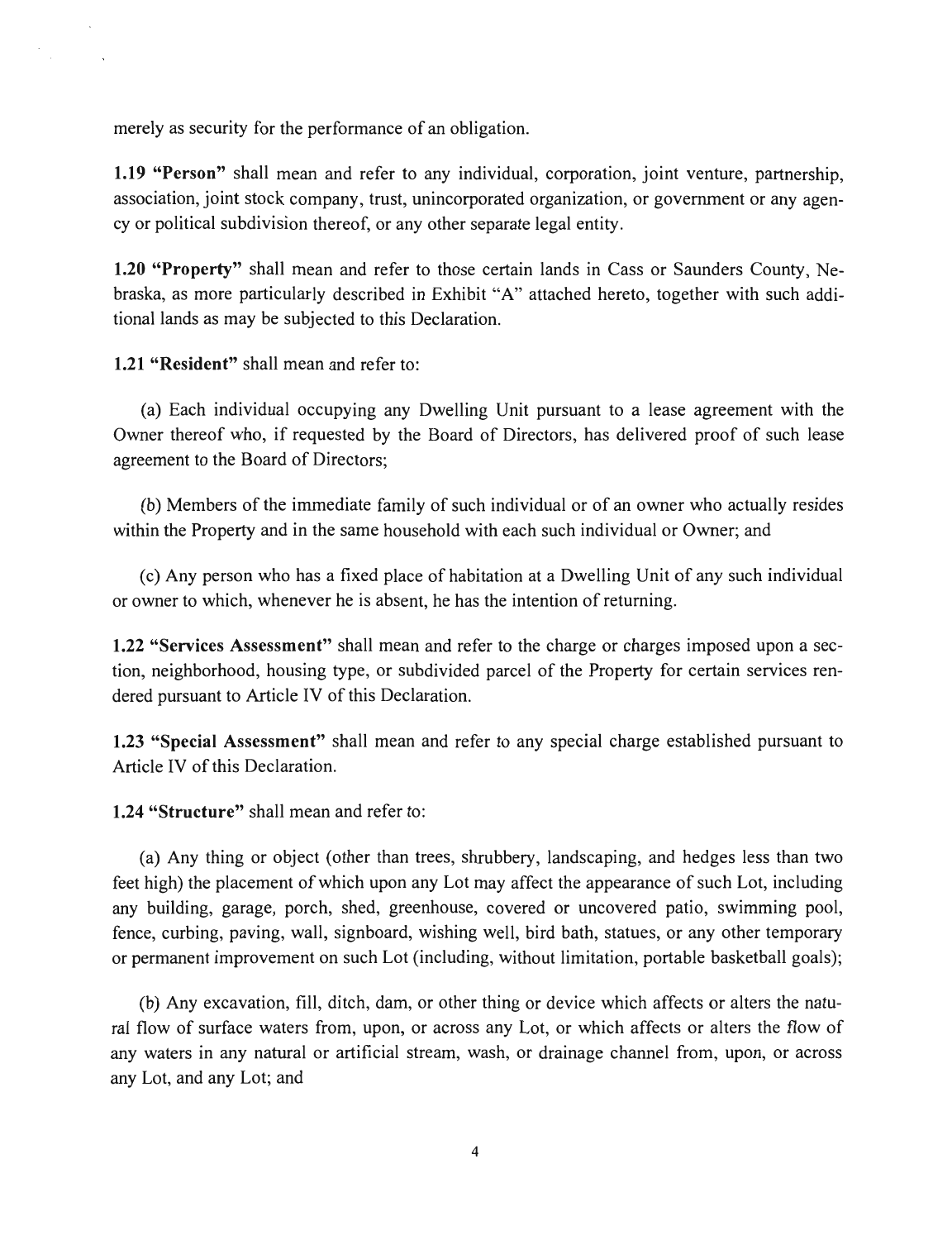(c) Any change of more than six inches in the grade of any lot.

#### Article II: Property Rights of Common Areas

2.01 Rights of Enjoyment of Common Areas. Each Owner shall have a right and nonexclusive easement of enjoyment in and to the Common Areas which shall be appurtenant to and shall pass with the title to his Lot. Each Owner is bound by the terms of the governing documents of the Association. Each Resident shall have a nontransferable right to use and enjoy the Common Are as, which right shall terminate when such person ceases to have the status of a Resident. Such easements and rights shall be subject to the provisions below.

(a) The right of the Board of Directors to adopt, promulgate, enforce, and from time to time amend, reasonable rules and regulations pertaining to the use of the Common Areas which shall enhance the preservation of such facilities and the safety and convenience of the users thereof. Such rules and regulations may include limitations on the number of guests of Owners and Resi dents who may use the Common Areas at any one time.

(b) The right of the Board of Directors to establish and charge reasonable admission and any other fees for certain types of extraordinary uses of the Common Areas.

(c) The right of the Board of Directors to suspend the voting rights and the right of any Owner or Resident to use all or any portion of the Common Areas (with the exception of any streets or access ways) for a violation of this Declaration or for an infraction of the Board's rules and regulations, to the extent allowed by Nebraska law.

(d) The right of the Board of Directors to suspend the voting rights and the right of any Owner or Resident to use the Common Areas (with the exception of any streets or access ways but including parking areas) for so long as any Annual General Assessment, Services Assess ment, or Special Assessment for such Lot remains unpaid and overdue.

(e) The Association may at any time mortgage, dedicate, or transfer all or a part of the Common Areas to any public agency, authority, or other entity upon such terms and conditions as shall be agreed upon by such agency, authority, entity, or organization and the Board of Direc tors, including, without limitation, terms and conditions providing for the use of such Common Areas by the public in general and terms and conditions pertaining to the maintenance and repair of such Common Areas and the assessments of Owners and/or Residents for the costs of such maintenance and repair. No such dedication or transfer shall be effective, however, unless ap proved by 66 2/3% of the vote of the Class A Members at a meeting at which a quorum is pre sent and, during the Development Period, by the Class B Member, except for the following which shall not require any Members' consent: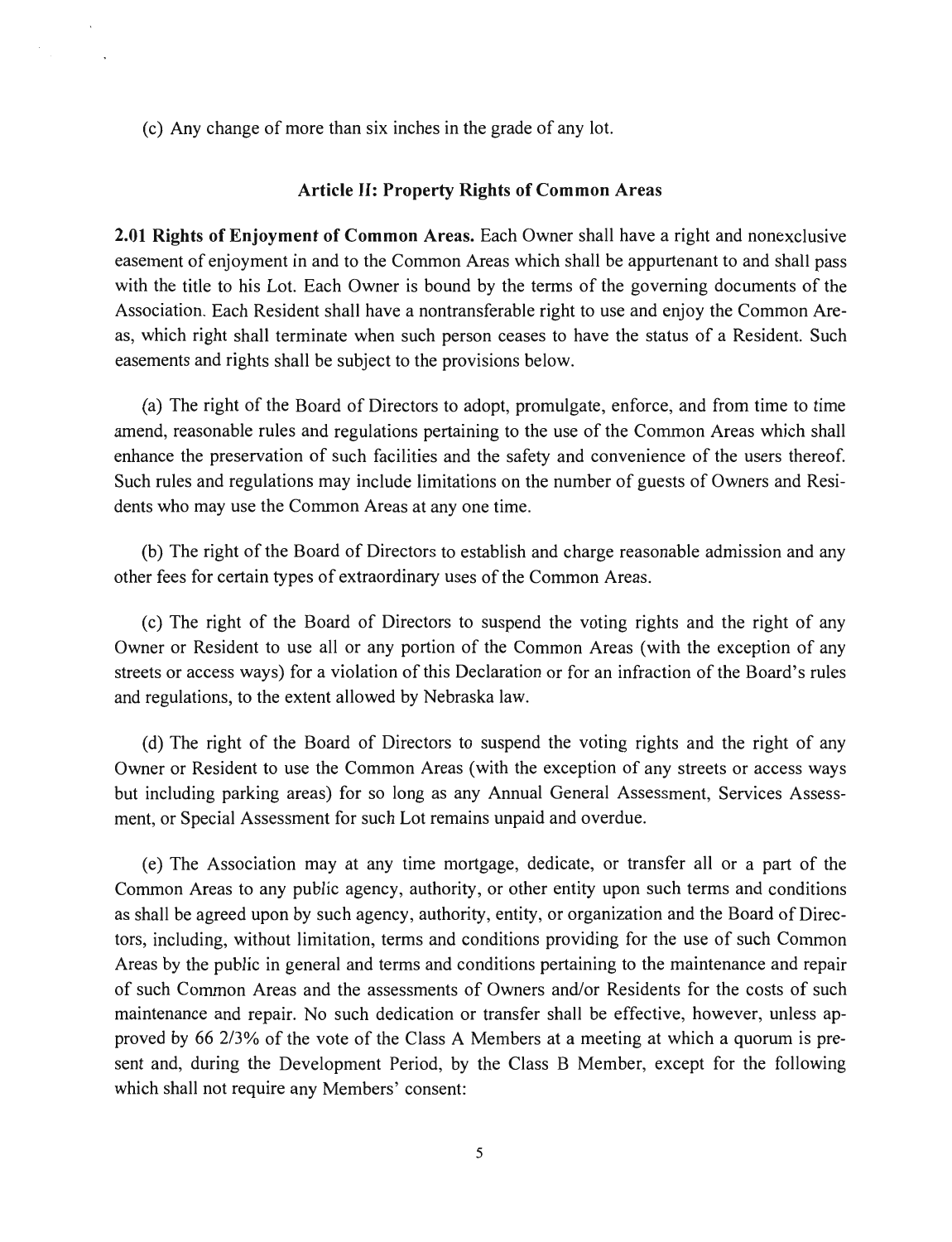(i) Granting easements which do not interfere with the intended Common Area use;

(ii) Dedicating Common Area to a public authority;

(iii) Conveying Common Area as part of boundary line adjustments with Lots; or

(iv) Transferring Common Area pursuant to a merger or consolidation with a non-profit entity.

(f) The right of the Board of Directors to regulate parking on Common Areas through the granting of easements, licenses, or promulgation of rules and regulations. In areas where parking is provided on private streets and parking bays owned by the Association, the right but not the obligation, of the Board to assign and reserve parking spaces for the exclusive use of individual Owners. All unassigned and/or visitor parking spaces shall be available on a first-come, firstserved basis.

#### Article III: Association Membership, Voting Rights, Board of Directors

3.01 Organization of the Association. The Association will be organized as a nonprofit corpo ration under the laws of State of Nebraska.

3.02 Purposes and Responsibilities. The Association shall have the powers conferred upon nonprofit corporations by the Nebraska Nonprofit Corporation Act, and all powers and duties necessary and appropriate to accomplish the purposes and administer the affairs of the Association. The powers and duties to be exercised by the Board of Directors shall include but shall not be limited to the following:

(a) The acquisition (by gift, purchase, lease or otherwise), development, maintenance, repair, replacement, operation and administration of Common Areas, and the enforcement of the rules and regulations relating to the Common Areas.

(b) The landscaping, mowing, watering, repair and replacement of parks and other public property and improvements on parks or public property or property, subject to a lease or ease ment in favor of the Association, within or near the Property.

(c) The fixing, levying, collecting, abatement and enforcement of all charges, dues, or as sessments made pursuant to the terms of this Declaration.

(d) The expenditure, commitment and payment of Association funds to accomplish the pur poses of the Association including but not 1 imited to, payment for purchase of insurance cover ing any Common Area against property damage and casualty; and purchase of liability insurance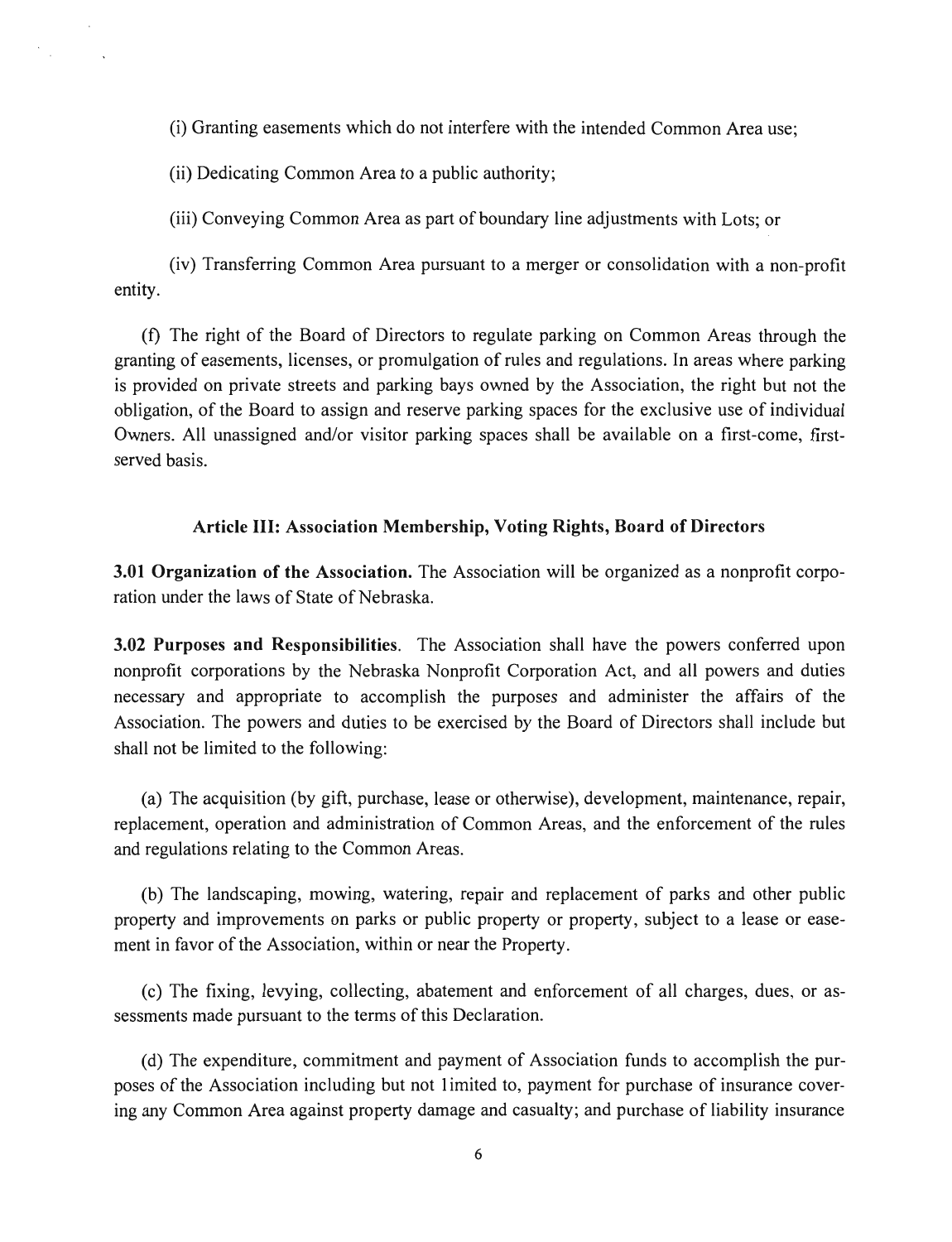coverage for the Association, the Board of Directors of the Association and the Members serving thereunder.

(e) The exercise of all of the powers and privileges and the performance of all of the duties and obligations of the Association as set forth in this Declaration, as the same may be amended from time to time.

(f) The acquisition by purchase or otherwise, holding or disposition of any right, title or in terest in real or personal property, wherever located, in connection with the affairs of the Associ ation.

(g) Maintenance, including mowing, fertilizing and trimming, of trees and shrubs, lawns, and other exterior landscaping or other improvements as originally installed by the builder, except such improvements as may have been installed by or at the direction of an Owner, which im provements shall be the responsibility of the Owner. The Owner is responsible for replacement of all dead landscaping improvements after the one year warranty period expires and the owner agrees to allow the Association to replace such dead landscape improvements at the expense of the Owner at the time of replacement and the Owner shall reimburse the Association on demand.

(h) The Association shall maintain and operate an underground watering system on each Lot, except that it shall remain the Owner's sole responsibility to provide water to such watering system and not interfere with the Association's operation and maintenance of such watering sys tem. It shall be the Association's responsibility to maintain the watering system in good working order and any necessary maintenance, repairs or replacement of the system shall be the responsi bility of the Association. Owner shall remain liable for any damage caused to such system by any act or omission of such Owner or Owner's invitee, licensee or guest;. If any Owner interferes with such watering system, the Association's costs resulting from such interference may be as sessed against such Owner's Lot by special assessment or any other means provided for in this Declaration or by law;

(i) Providing trash pickup service for each Lot;

(j) Providing snow removal for driveways, front sidewalks, street side yard sidewalk, front stoops and front steps for each Lot as may be deemed appropriate by the Board;

(k) Providing such other services or maintenance as may be deemed appropriate by the Board or by a two-thirds (2/3) vote of the Association.

(1) The deposit, investment and reinvestment of Association funds in bank accounts, securi ties, money market funds or accounts, mutual funds, pooled funds, certificates of deposit or the like.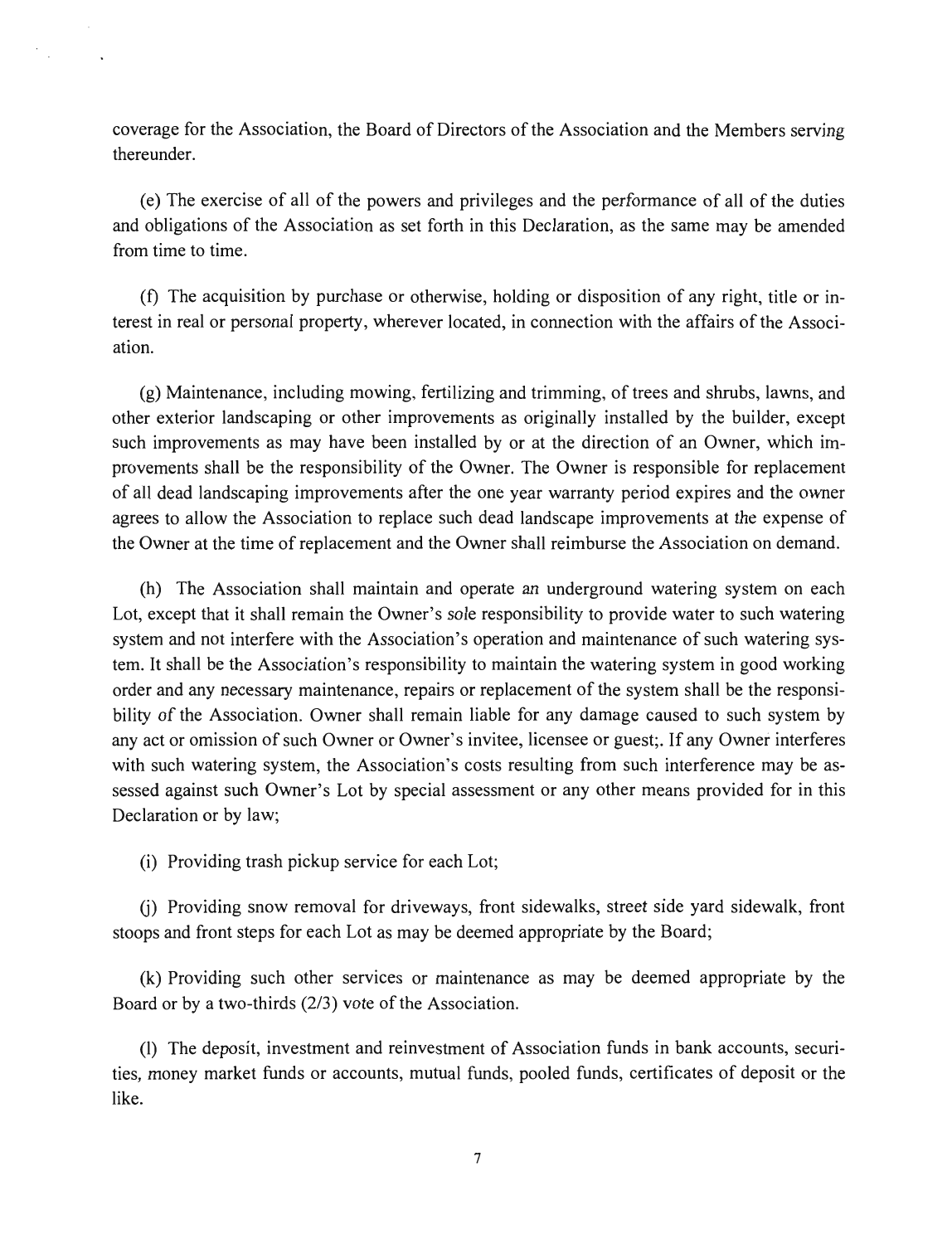(m) The employment of professionals and consultants to advise and assist the Officers and Board of Directors of the Association in the general administration and management of the As sociation, and execution of such documents and doing and performance of their duties and re sponsibilities for the Association.

(n) The doing and performing of such acts, and the execution of such instruments and docu ments, as may be necessary or appropriate to accomplish the purposes of the Association.

3.03 Mandatory Duties of Association. The Association shall maintain, in a generally neat and clean condition, any and all entrance ways, fence, signs, landscaping, lakes, ponds and water features which have been installed in easement or other areas of the Property, and any drainage easements in favor of the Association, in generally good and neat condition.

3.04 Membership in the Association. The Association shall have the following classes of membership:

(a) Class A. Class A Members shall be all Owners (with the exception of the Declarant as provided in Section 3.04(b). A Person shall automatically become a Class A Member upon his becoming an Owner and shall remain a Class A Member for so long as he is an Owner; and

(b) Class B. The Class B Member shall be the Declarant.

3.05 Voting Rights of Members. Every Owner of a Lot shall be a Member of the Association. Membership shall be appurtenant to and may not be separated from ownership of any Lot which is subject to assessment.

(a) Each Class A Member shall be entitled to one (1) vote on each matter submitted to the members for each Lot owned by such Class A Member which is not Exempt Property. Any Class A Member who is in violation of this Declaration, as determined by the Board of Directors in accordance with the provisions hereof and regulations established hereunder, shall not be entitled to vote during any period in which such violation continues. If a Lot shall be owned by more than one Owner, such Owners shall be deemed to constitute a single Class A Member as to such Lot and shall collectively be entitled to a single vote for such Lot (or for each Dwelling Unit lo cated on such Lot) as to each matter properly submitted to the Members.

(b) The Class B Member shall be entitled initially to twenty (20) votes for each Lot owned. The Class B membership shall terminate and become converted to Class A membership upon the happening of the earlier of the following:

- (i) When the total outstanding Class A votes equal or exceed the total Class B votes;
- (ii) December 31, 2020; or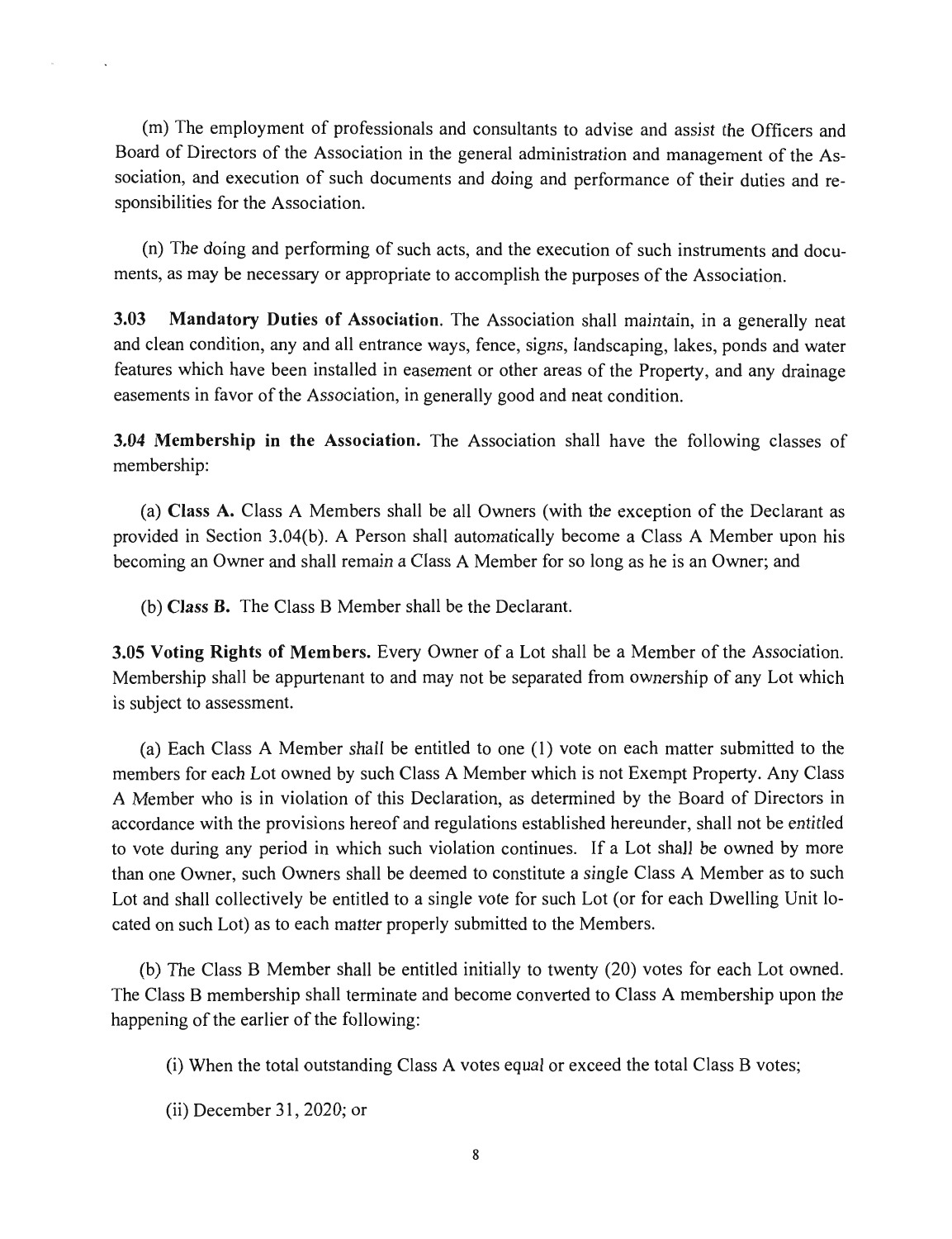(iii) Such earlier time as Declarant, in its sole discretion, determines.

(c) Notwithstanding the foregoing, after the Development Period has ended, in the event the Declarant wishes to annex any additional properties pursuant to Section 6.01, Class B member ship shall be revised with respect to all Lots owned by the Declarant on the annexed property. Class B membership shall cease and shall be converted to Class A membership on the happening of either of the following events, whichever occurs first:

(i) When the total votes outstanding in the Class A memberships in the annexed property equal the total votes outstanding in the Class B membership in such annexed property; or

(ii) Seven (7) years from the date of recordation of the final deed of dedication or sup plemental declaration for the last portion of such annexed property.

(d) Any vote of the Members shall be taken without regard to class of membership except in those instances requiring the affirmative vote or approval of each class of membership in accord ance with this Declaration and the Articles of Incorporation and Bylaws of the Association.

3.06 Board of Directors. The business and affairs of the Association shall be managed by a Board of Directors elected by the Members without regard to class of membership. The Board of Directors shall be comprised of not less than three (3) nor more than five (5) directors at all times. Notwithstanding the foregoing, as long as the Declarant has the status of a Class B Mem ber, it shall have the right to appoint three (3) Directors. Directors shall be elected by the Mem bers in accordance with the Bylaws of the Association.

3.07 Adoption of Further Rules and Regulations. The Board of Directors may make such rules and regulations consistent with the terms of this Declaration and the Association's Articles of Incorporation and Bylaws as it deems advisable with respect to any meeting of Members, proof of membership in the Association, evidence of right to vote, appointment and duties of inspectors of votes, registration of Members for voting purposes, voting by proxy, and other matters con cerning the Association's operations. If the Board of Directors shall so determine and if permit ted under applicable law, voting on elections and other matters, including any matters requiring the approval of the Class A Members as provided in this Declaration, may be conducted by mail, ballot, or other reliable electronic means.

3.08 Limitation of Liability. The Association shall not be liable for any failure of any services to be obtained by the Association or paid for out of the common expense funds, or for injury or damage to person or property caused by the elements or resulting from water which may leak or flow from any portion of the Common Areas or its facilities, or from any wire, pipe, drain, con duit, or the like. The Association shall not be liable to any Members for loss or damage, by theft or otherwise, of articles which may be stored upon the Common Areas or its facilities. No dimi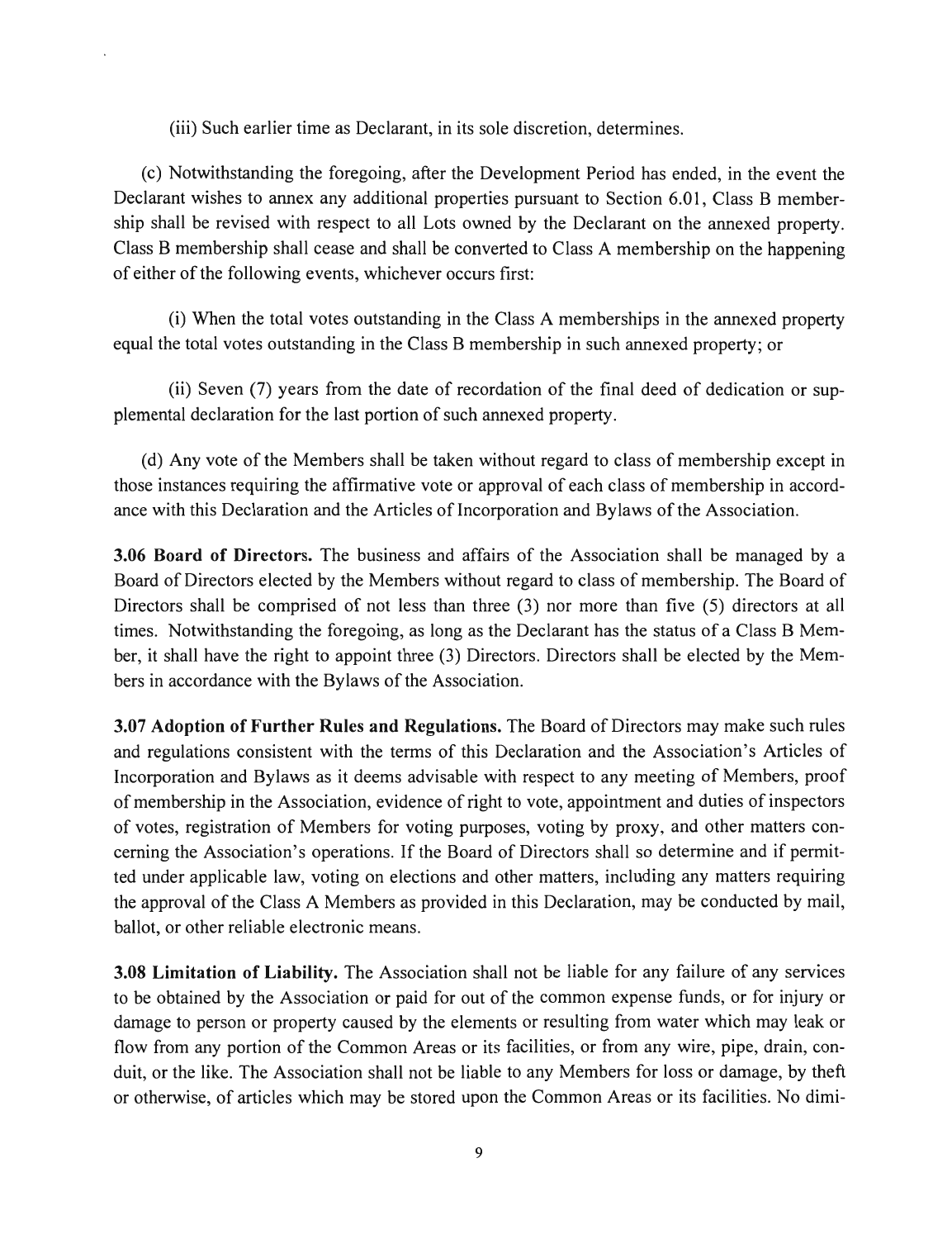nution or abatement of assessments, as herein elsewhere provided for, shall be claimed or al lowed for inconvenience or discomfort arising from the making of repairs or improvements to the Common Areas or its facilities, or from any action taken by the Association to comply with any of the provisions of this Declaration or with any law or ordinance or with the order or di rective of any municipal or other governmental authority.

#### Article IV: Covenant for Assessments

4.01 Creation of the Lien and Personal Obligation of Assessments. The Declarant hereby covenants, and each Owner of any Lot by acceptance of a deed therefore, whether or not it shall be so expressed in such deed, is deemed to covenant and agree to pay to the Association such Annual General Assessments, Services Assessments, and Special Assessments as are established and are to be paid and collected as hereinafter provided. The Annual General Assessments, Ser vices Assessments, and Special Assessments, together with interest thereon, late fees, and costs of collection thereof as hereinafter provided, shall be a charge on the land and shall be a continu ing lien upon the Lot against which each such Assessment is made. Each such Assessment, to gether with interest thereon, late charges, and cost of collection thereof, shall also be the personal obligation of the person who was the Owner of such Lot at the time when the Assessment be came due. The personal obligation for delinquent Assessments shall pass to successors in title and both parties (seller and purchaser) shall be jointly liable therefor. No Owner may waive or otherwise escape liability for the Assessment provided for herein by non-use of the Common Ar eas or abandonment of his Lot or any Dwelling Unit thereon.

4.02 Purpose of Assessments. The Assessments levied by the Association shall be used exclu sively to carry out the business and responsibilities of the Association including, but not limited to:

(a) The acquisition, construction, management, maintenance, and care, repair, or replacement of the Common Areas and services;

(b) Obtaining, managing, and maintaining services for the Property, or sections thereof in cluding, as necessary, refuse collection;

(c) Promoting the recreation, health, safety, and welfare of the Members; and

(d) Providing for grass cutting and lawn maintenance of all Common Areas, maintenance of all recreational areas and facilities.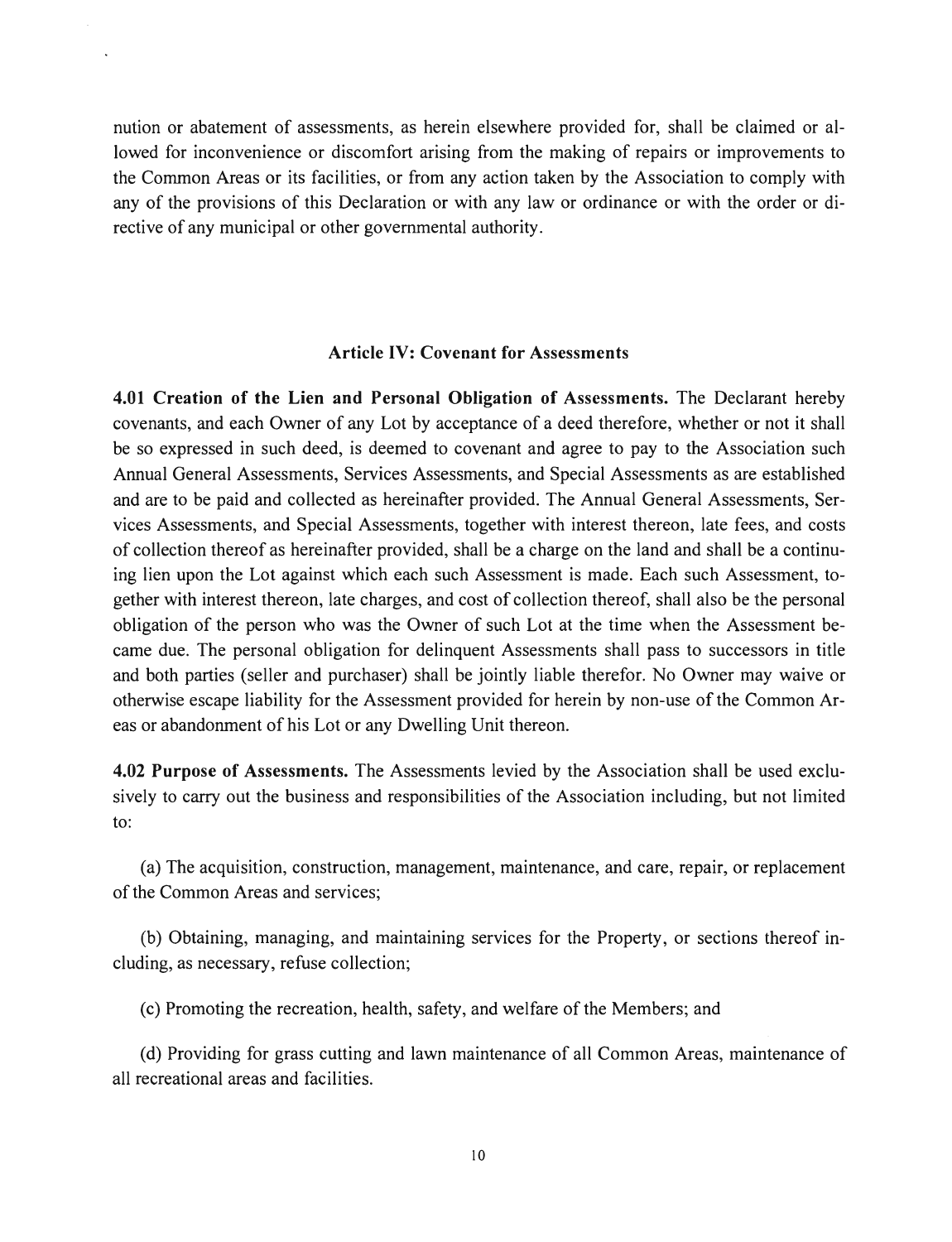#### 4.03 Establishment of Annual General Assessment and Services Assessment.

(a) The Association shall levy in each of its fiscal years an Annual General Assessment and a Services Assessment if applicable, against each Lot which is owned or occupied by a person who is not the Declarant and which is not Exempt Property. The amounts of such Annual Assess ments shall be established by the Board of Directors at least thirty (30) days in advance of each Annual Assessment Period, except that the first Annual Assessment upon the formation of the Association may be established immediately without thirty (30) days advance notice. The first Annual Assessments on each Lot imposed pursuant to this section 4.03(a) shall be adjusted ac cording to the number of months remaining in the Annual Assessment Period from the date of conveyance.

(b) The amount of the Annual General Assessment shall be determined by the Board of Di rectors according to its estimate of the cost of providing services or rights of use which are common to all of the Lots.

(c) A Services Assessment may be levied by the Board of Directors against certain sections or neighborhoods of the Property or against any particular housing type (i.e., detached type Dwelling Units), for special services which the Association provides such areas. The amount of the Services Assessment shall be determined by the Board of Directors according to the estimat ed cost of providing services or rights of use to the Lots in such section, which services or rights are not enjoyed by all of the Members of the Association. The amount of a Services Assessment shall be the same to each Lot in any section but need not be uniform with the Services Assess ment imposed upon Lots in other sections.

4.04 Special Assessments. In addition to the Annual General Assessment and Services Assess ment authorized above, the Board of Directors may levy in any fiscal year of the Association, a Special Assessment for the purpose of defraying, in whole or in part, the cost of any construc tion, reconstruction, repair, or replacement of the Common Areas including fixtures and personal property related thereto, or for any other purpose for which the Association is responsible. Spe cial Assessments shall be imposed against Lots which are not Exempt Property in the same pro portions as Annual General Assessments as provided in Sections 4.03(a).

4.05 Date of Commencement of Assessments. The Annual General Assessment and Services Assessment, if any, provided for in this Article IV shall commence for each Lot subjected to this Declaration on the first day of the month of conveyance of the Lot to a Class A Member. The first Annual Assessment and Service Assessment (if any) shall be adjusted according to the number of months remaining in the calendar year.

4.06 Notice and Due Dates. Written notice specifying (a) the amount of each Annual General Assessment, Services Assessment and Special Assessment, and (b) the number and amounts of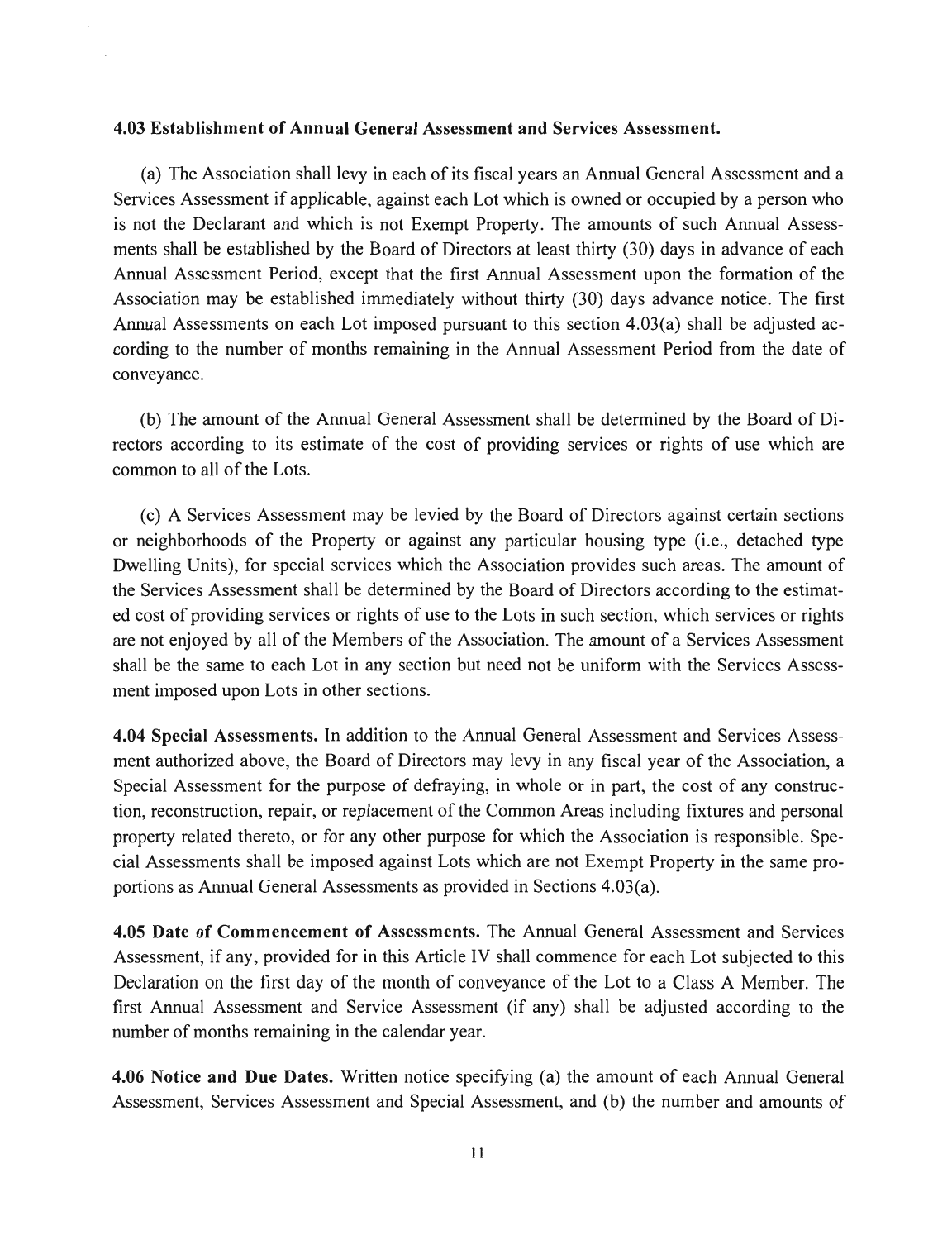the installments by which each such Assessment is to be paid, shall be given to the Owners of each Lot subject thereto. Each installment of an Annual General Assessment, Services Assess ment or Special Assessment shall be due on the first day of each assessment period as defined by the Board of Directors.

4.07 Effect on Nonpayment of Assessments: Remedies of the Association. Any Assessment not paid within ten (10) days after the due date shall be delinquent and the Association may ex ercise any or all of the following remedies:

(a) Upon notice to the Owner declare the entire balance of any Annual General Assessment or Special Assessment due and payable in full;

(b) Charge interest and a late fee (as determined by the Board) for assessments which are not received by the tenth (10th) day of the assessment period;

(c) Bring an action at law or in equity against the Owners of the Lot to collect the same; and

(d) Foreclose the lien against the Lot. Such lien may be enforced by the Association in the same manner and to the same extent and subject to the same procedures as in the case of a fore closure of a real property mortgage under the laws of Nebraska.

The Owner personally obligated to pay the delinquent Assessment shall also be obligated to pay all attorneys' fees, court costs and administrative costs incurred by the Association in connection with the collection of such Assessment.

4.08 Certificate of Payment. The Association shall, upon written request by an Owner, and for a reasonable charge, furnish a certificate signed by an officer of the Association setting forth whether the Annual General Assessments, Services Assessments and Special Assessments, if any, on a specified Lot have been paid. The Association shall furnish said Certificate within ten (10) days of receipt of the written request. A properly executed certificate of the Association as to the status of Assessments on a Lot shall be binding upon the Association as of the date of its issuance.

4.09 Subordination of the Lien to Mortgages. The lien of the Annual General Assessments, Services Assessments and Special Assessments provided for herein shall be subordinate only to the lien of any First Mortgage or First Deed of Trust. The sale or transfer of any Lot shall not affect the lien of such Assessments. However, the sale or transfer of any Lot pursuant to mort gage foreclosure or any proceeding in lieu thereof for the benefit of any First Mortgagee shall extinguish the lien of such Assessments as to payments which became due before such sale or transfer. No sale or transfer shall relieve such Lot from liability as to any assessments thereafter becoming due or from the lien thereof. Notwithstanding the foregoing no sale or transfer of any Lot pursuant to a mortgage foreclosure or any proceeding in lieu thereof for the benefit of any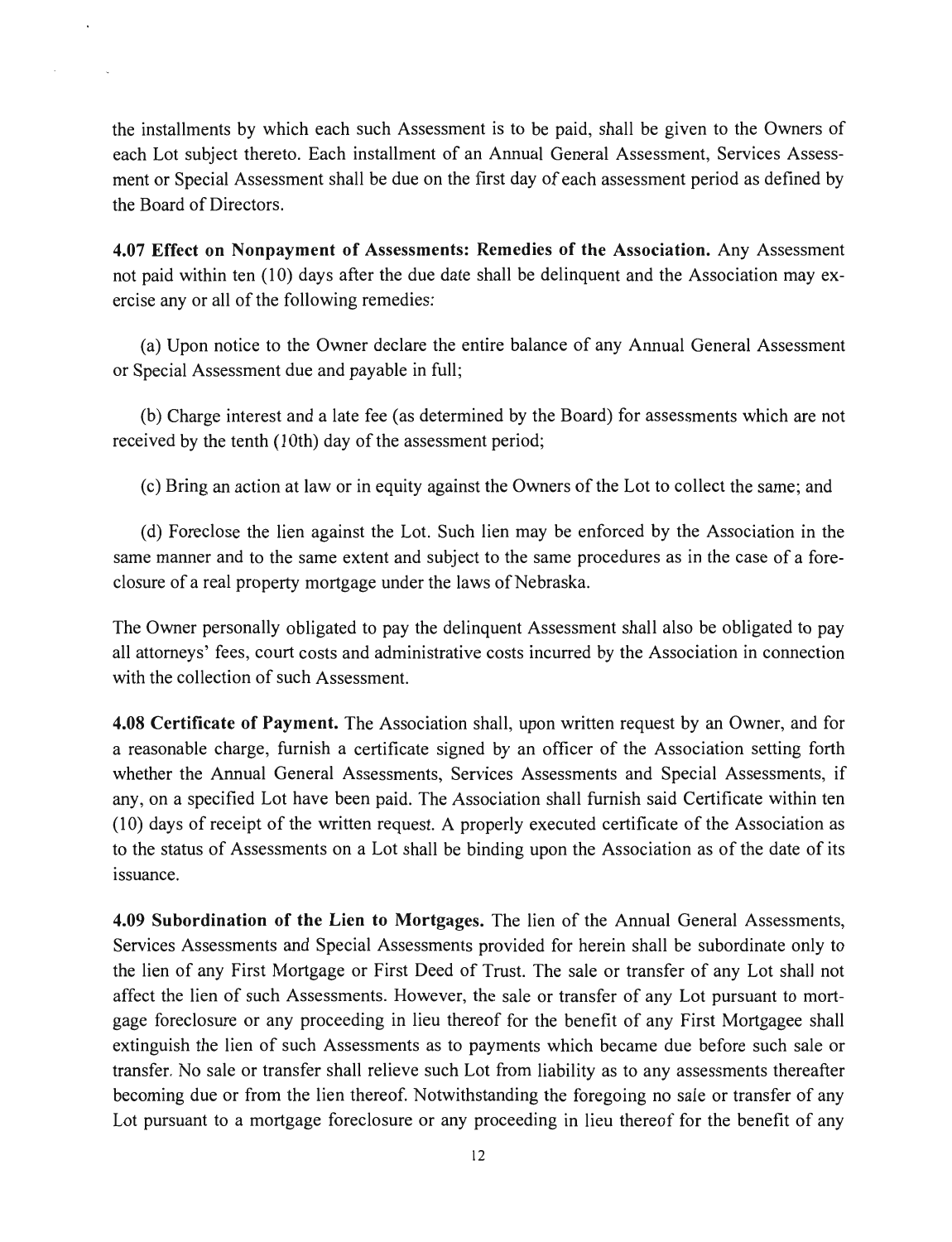First Mortgagee shall be deemed to extinguish any mortgage or lien which the Association has itself placed upon any property owned by the Association.

# Article V: General Restrictions on the Improvements to be Made on the Lots

5.01 Fences. Except for any fence installed by the Declarant or the Association, no fence shall be installed on a Lot except in accordance with the guidelines established by the Board and with the prior written approval of the Board. Any fencing which may be installed by the Declarant in the Common Area shall be maintained by the Association.

5.02 Land Development Activity. The Declarant and its agents, contractors and employees, and any other person designated by the Declarant, shall have the right to carry on the following activ ities in connection with Land Development and construction and sale of Dwelling Units:

(a) To construct, install, operate, and/or maintain on the Property one or more construction or management control offices in Dwelling Units, field office trailers, or other temporary facilities; and

(b) To construct, install, operate and/or maintain one or more model homes (or Dwelling Units) and sales offices on the Property. Such models and offices may be owned or leased by the Declarant or by any Person designated by the Declarant. Land Development and sales activity shall in all events be subject to the local zoning ordinances, and all other applicable laws, rules, and regulations of governmental authorities.

# Article VI: Annexations

6.01 Additions by the Declarant. The Declarant hereby reserves the right (but not the obliga tion) at any time within the Development Period to submit, by recordation of a supplemental dec laration, or make subject to incorporation by reference in any deed of conveyance or annex to this Declaration, any additional lots or property in the vicinity of the Property. Action under this Section shall not require the prior approval of the Class A Members or their Mortgagees. Any such land subjected to this Declaration shall be subject in all respects to each and every provision of this Declaration as well as any additional terms and provisions at the Declarant's discretion.

6.02 Additions by the Members. Additional lands not described in Section 6.01 may be sub jected, annexed, or submitted to this Declaration with the written consent of: (a) 66 2/3% of the Class A Members; and (b) during the Development Period of the Class B Member. Action under this Section may require the approval of secondary mortgage agencies so long as there is a Class B Member.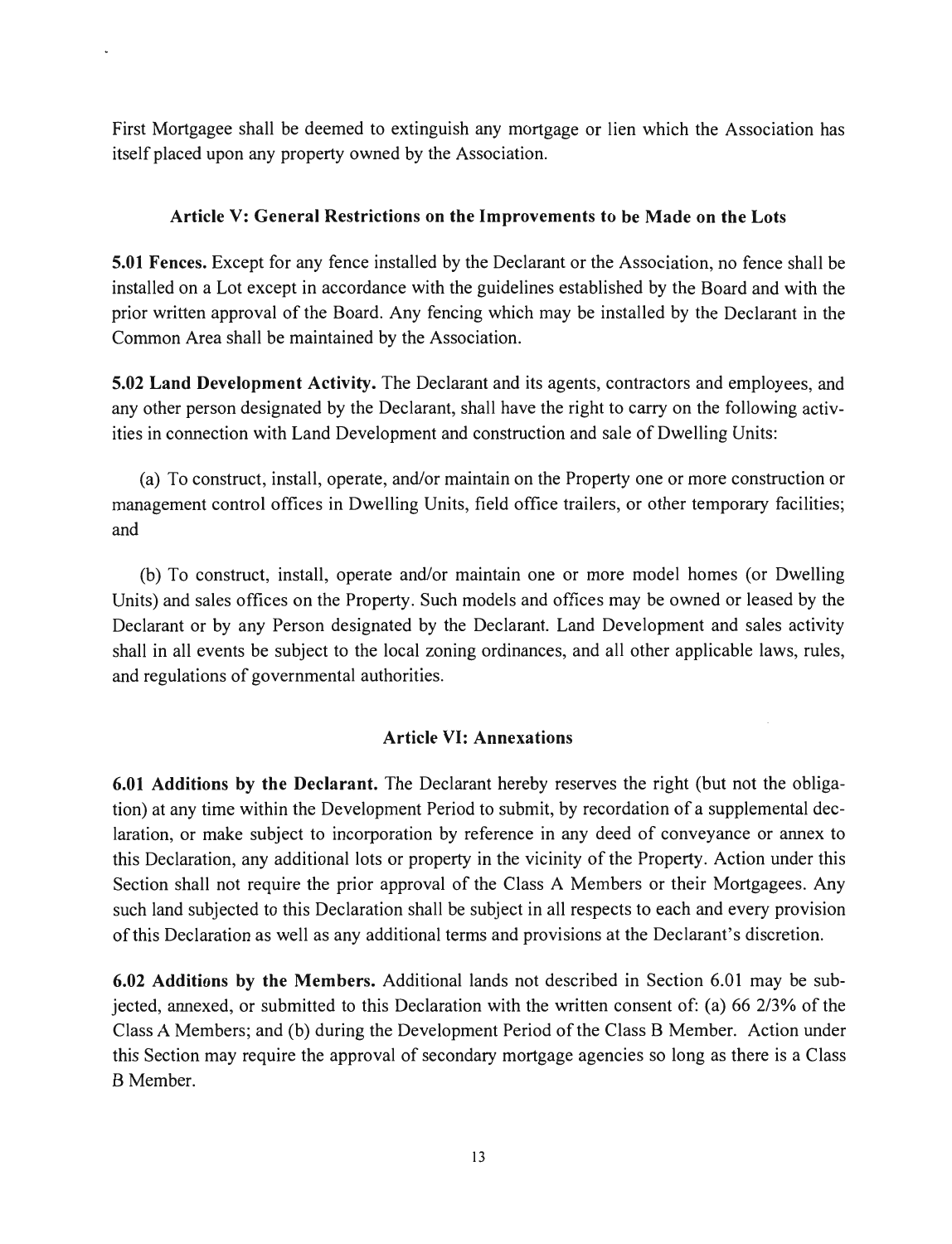6.03 Withdrawable Real Estate. During the Development Period, the Declarant has the unilat eral right, without the consent of the Association, any Owner, or Mortgagee, to execute and rec ord an amendment to the Declaration withdrawing any portion of the Property which the Declar ant owns from the operation of this Declaration.

#### Article VII: Easements

7.01 Blanket Easement. An easement is hereby retained in favor of the Association over the Lots and any Common Area for the installation of landscaping or construction of signage, a common cable television system, a common sprinkler, or any other item installed for the com mon enjoyment and/or benefit of the Owners (including, without limitation, electricity, gas, and telephone equipment). An easement is further granted for the purpose of the repair and mainte nance of any of the foregoing items so constructed. Any entry upon any Lot or any area owned or to be owned by the Association to effectuate the foregoing purposes shall not be deemed tres pass. Each Owner covenants not to damage or destroy any portion of an item so constructed and shall hold the Association harmless from the cost of repairing or replacing any portion damaged or destroyed by such owner, his family, his guests or invitees.

7.02 Association Easement. The Board of Directors of the Association shall have the right to grant easements, rights-of-way, licenses, and similar interests over any part of the Common Area for any lawful purpose which the Board determines, in its sole discretion, to be in the best inter ests of the Association. Further, the rights reserved unto the Declarant as set forth in Section 7.01 shall pass to the Board of Directors of the Association upon the expiration of the Development Period. The Association, the managing agent, and any other Persons authorized by the Board of Directors, are hereby granted the right of access over and through any portion of the Property (excluding any dwelling), in the exercise and discharge of their respective powers and responsi bilities, including, without limitation, to make inspections, correct any condition originating in a Lot or in the Common Area threatening another Lot or the Common Area, correct drainage, per form installations or upkeep of utilities, landscaping or other improvements located on the Prop erty for which the Association is responsible for Upkeep, or correct any condition which violates the Association Documents. Each Owner shall be liable to the Association for the cost of all up keep performed by the Association and rendered necessary by any act, neglect, carelessness, or failure to comply with the Association Documents for which such Owner is responsible.

#### Article VIII: Insurance and Casualty Losses

8.01 Insurance. The Association's Board of Directors or its duly authorized agent shall have the authority to and shall obtain insurance for all insurable improvements on the Common Area against loss or damage by fire or other hazards, including extended coverage, vandalism, and malicious mischief. The Board shall also obtain a public liability policy covering the Common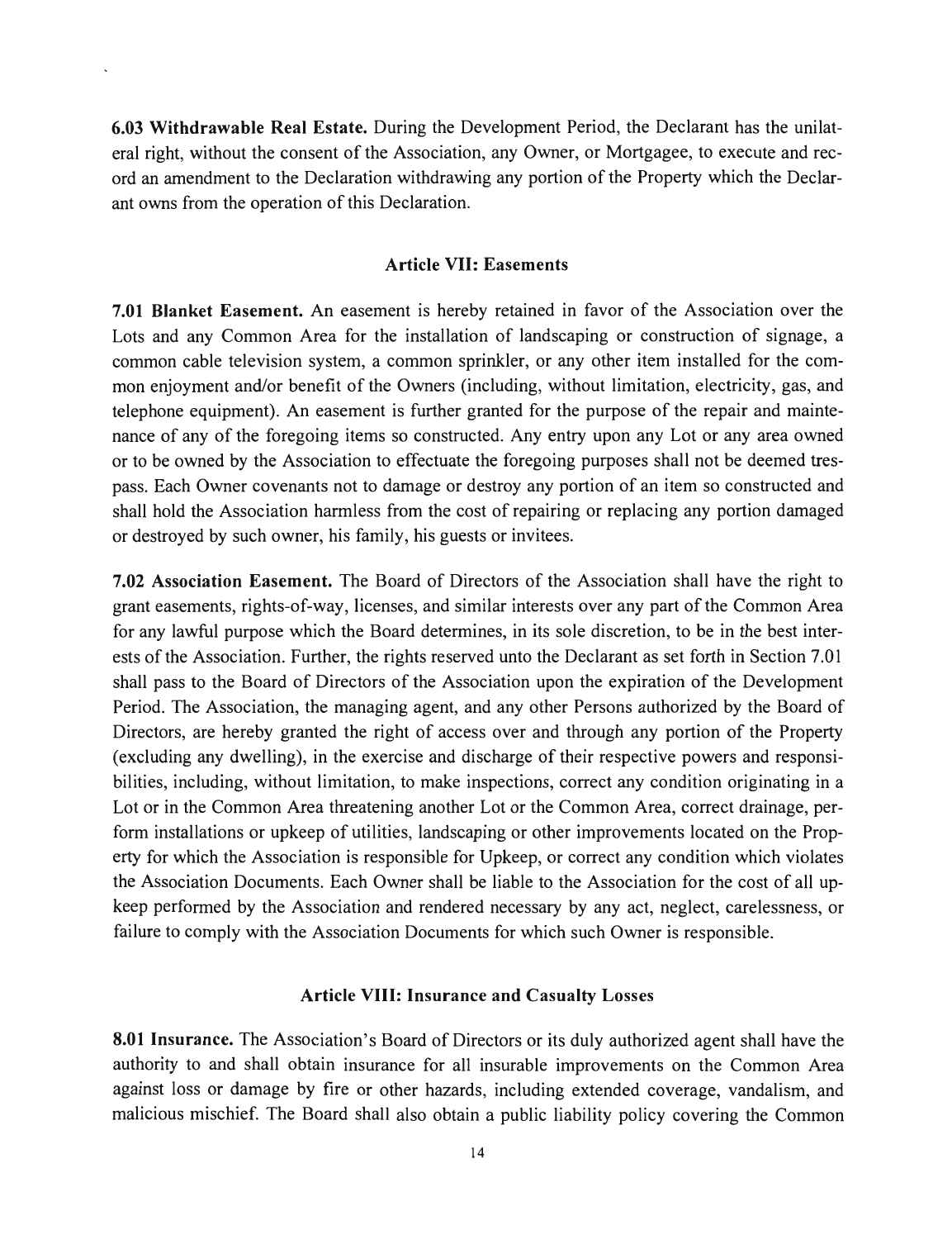Areas, the Association, and its Members for all damage or injury caused by the negligence of the Association or any of its Members or agents, and if reasonably available, directors' and officers' liability insurance, and fidelity bond coverage. Cost of insurance coverage obtained for the Common Areas shall be included in the Annual General Assessment, as defined in Article IV, Section 4.01. All such insurance coverage obtained by the Board of Directors shall be written in the name of the Association as Trustee for the respective benefited parties.

## Article IX: Condemnation

9.01 Notice. Whenever all or any part of the Common Areas shall be taken (or conveyed in lieu of and under threat of condemnation by the Board acting on its behalf or on the written direction of all Owners subject to the taking, if any,) by any authority having the power of condemnation or eminent domain, each Owner shall be entitled to notice thereof and to participate in the pro ceedings incident thereto unless otherwise prohibited by law. The award made for such taking shall be payable to the Association as Trustee for all Owners to be disbursed in a manner deter mined by the Board.

9.02 Replacement Improvements. If the taking involves a portion of the Common Areas on which improvements have been constructed, then, unless within sixty (60) days after such taking the Declarant and at least seventy-five percent (75%) of the Class A Members of the Association shall otherwise agree, the Association shall restore or replace such improvements so taken on the remaining land included in the Common Areas to the extent lands are available therefore, in ac cordance with plans approved by the Board of Directors of the Association.

#### Article X: Amendment

10.01 General Amendments. Subject to the other limitations set forth in this Declaration, this Declaration may be amended by an instrument approved by not less than seventy-five percent (75%) of the vote of the Owners at a duly convened meeting. The amendment instrument shall be recorded among the land records for the jurisdiction in which this Declaration is recorded. Unless a later date is specified in any such instrument, any amendment to this Declaration shall become effective on the date of recording; provided, however, that no amendment shall be effec tive unless it is executed by at least one Class A member, should there be any Class A members.

10.02 Declarant Amendments. Notwithstanding anything to the contrary herein contained, the Declarant reserves the right to amend this Declaration during the Development Period without the consent of any Owners, or any other persons claiming an interest in the Property or the Asso ciation. If, after the Development Period has ended, an amendment is necessary to: (a) bring this Declaration into compliance with any rule, regulation, or requirement of the Federal Housing Administration, The Federal National Mortgage Association, The Federal Home Loan Mortgage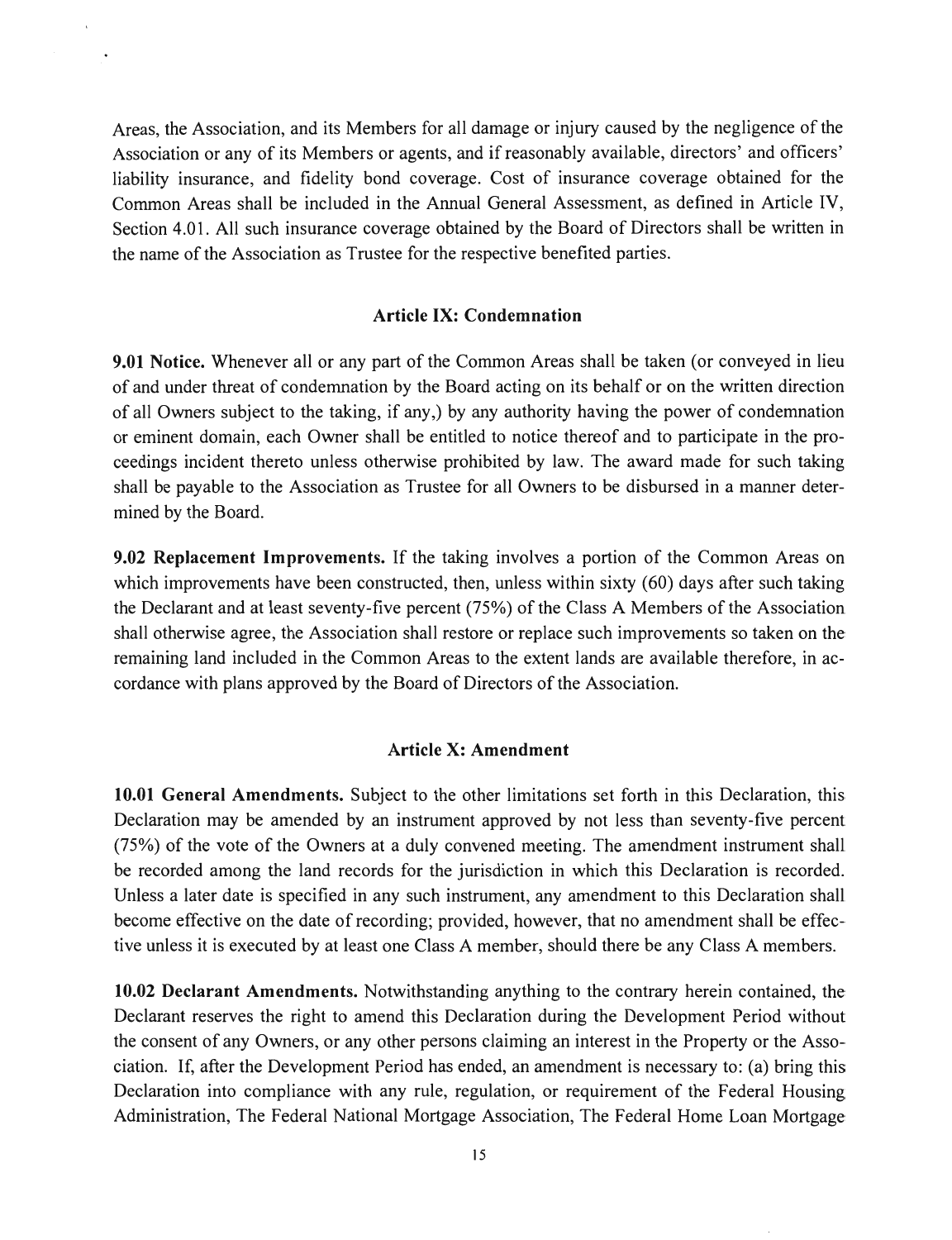Corporation, or local governments; (b) make corrective changes; (c) reflect the relocation of boundary lines between the Common Area and any Lots or among any Lots, provided however that an approved resubdivision of the affected property is properly recorded; and/or (d) add land or remove a portion of land described in Exhibit "A" hereto pursuant to Article VI, such amendment may be made without the consent of any Owners, or any other persons claiming an interest in the Property or the Association.

 $\ddot{\phantom{a}}$ 

 $\ddot{\phantom{a}}$ 

 $\mathbb{R}^2$ 

# Article XI: General Provisions

11.01 Duration. The covenants and restrictions of this Declaration shall run with and bind the land for a term of twenty (20) years from the date this Declaration is recorded, after which time they shall be automatically extended for successive periods of twenty (20) years unless amended or terminated as provided in this Article.

11.02 Enforcement. The Association, or any Owner, shall have the right to enforce, by proceed ing at law or in equity, all restrictions, conditions, covenants, reservations, liens, and charges now or hereafter imposed by the provisions of this Declaration. Failure by the Association or by any Owner to enforce any covenants or restrictions herein contained shall in no event be deemed a waiver of the right to do so thereafter. The provisions of this Section shall be in addition to and not in limitation of any rights or remedies provided in other Sections of this Declaration.

11.03 Severability. Invalidation of any one of these covenants or restrictions by judgment or court order shall in no way affect any other provisions hereof, which provisions shall remain in full force and effect.

11.04 Construction. The Board of Directors shall have the right to construe the provisions of this Declaration, and, in the absence of an adjudication by a court of competent jurisdiction to the contrary, such construction shall be final and binding on all persons and entities benefited or bound by the provisions of this Declaration.

11.05 Invalidity. The determination by a court of competent jurisdiction that any provision of this Declaration is invalid for any reason shall not affect the validity of any other provision here of.

11.06 Headings. The headings of the Articles and Sections of this Declaration are for conven ience only and shall not affect the meaning or construction of the contents of this Declaration.

11.07 Gender. Throughout this Declaration, the masculine gender shall be deemed to include the feminine and neuter, and the singular the plural, and vice versa.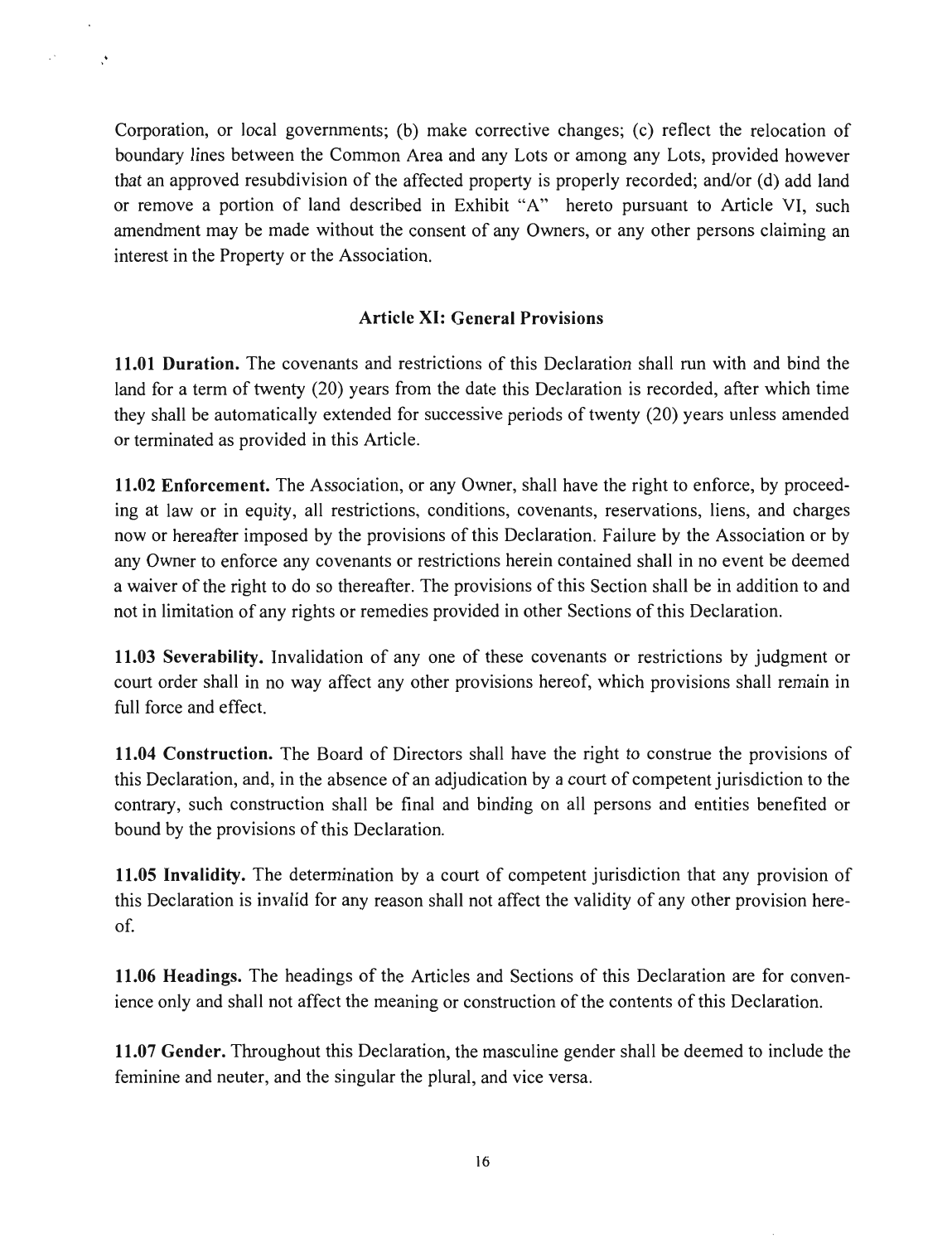11.08 Termination. Termination of the Association shall be according to the provisions of the Articles of Incorporation.

 $\sim$ 

 $\sim$ 

 $\sim 10^{-1}$ 

 $\mathcal{A}$ 

 $\ddot{\phantom{0}}$ 

 $\frac{1}{2}$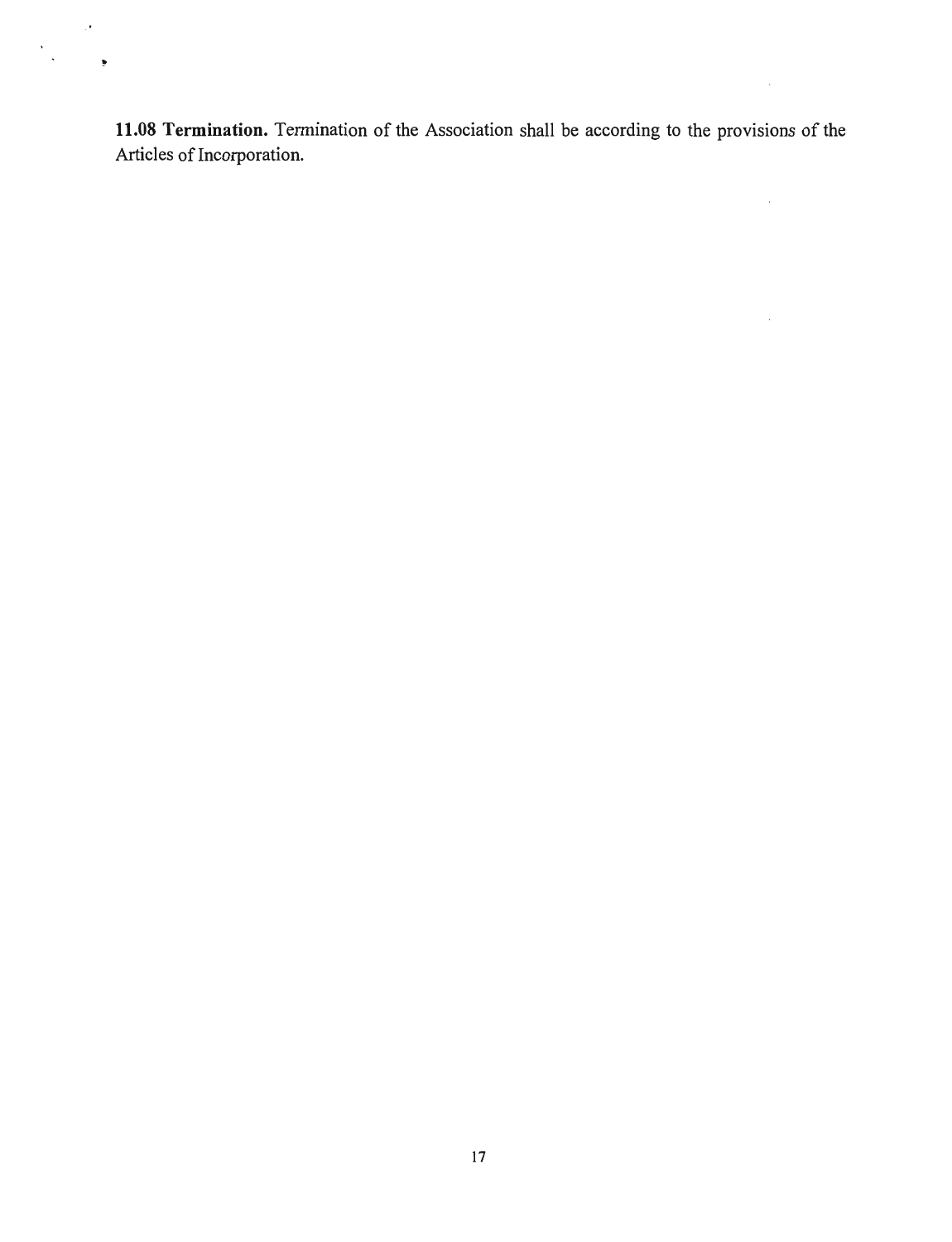IN WITNESS WHEREOF, the undersigned, being the Declarant herein, has executed this in strument on the  $\angle$  5 day of APRIL , 2011.

> Iron Horse Development, L.L.C., a Ne braska limited liability company

By: I imothy W. Young, Me

State of Nebraska  $\mathcal{E}$ )ss. County of Sarpy )

.

The foregoing instrument was acknowledged before me this  $\Sigma^d$ day of *HPOL* 2011 by Timothy W. Young, Member on behalf of Iron Horse Development, L.L.C., a Nebraska limited liability company.

SEAT A GENERAL NOTARY - State of Nebraska<br>
BRIANNA M. JOHNSON<br>
My Comm. Exp. March 2, 2013

 $\beta$  -fl Notarv Public^ Notary Public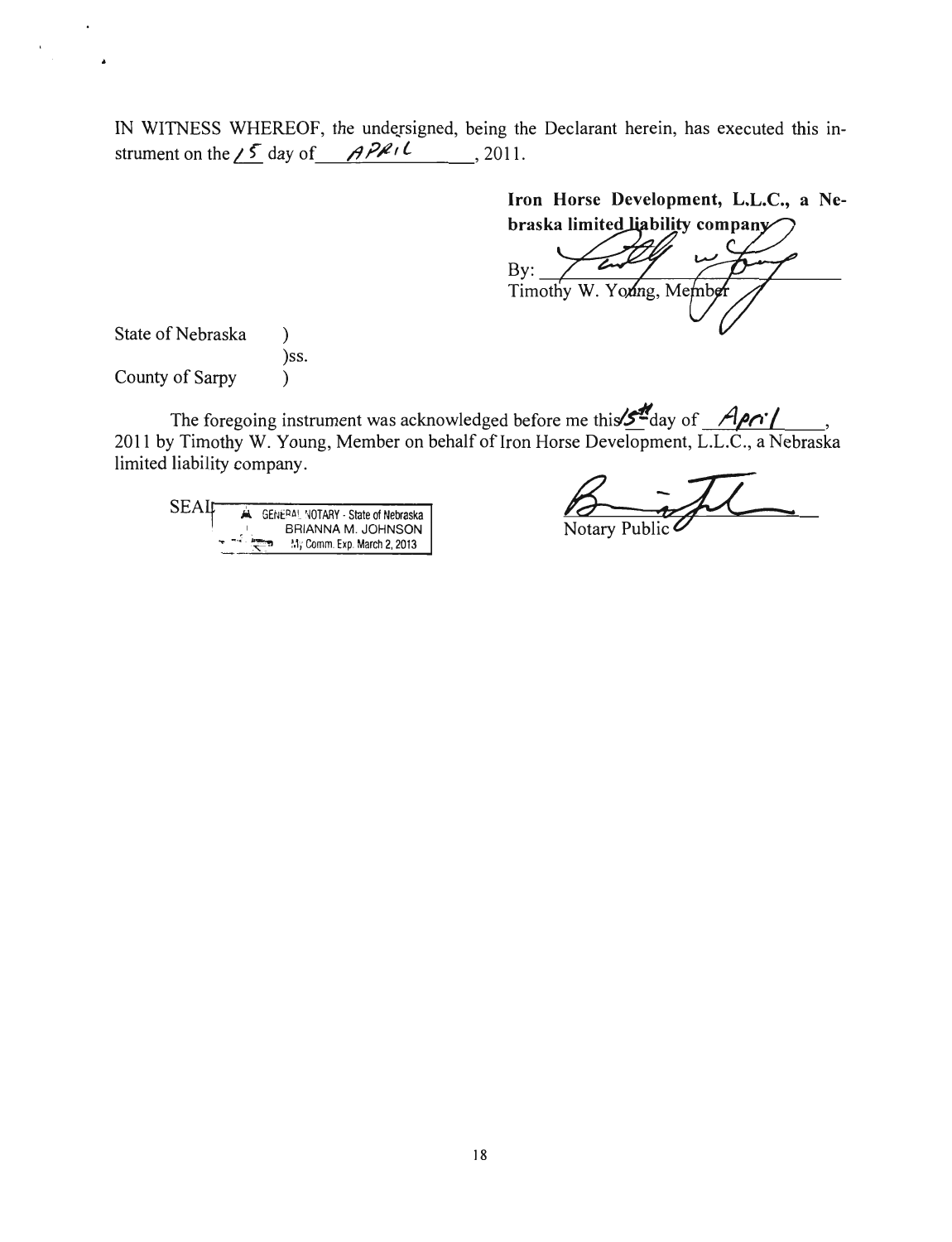$\frac{1}{2}$ 

# EXHIBIT "A"

 $\label{eq:2} \frac{1}{\sqrt{2\pi}}\frac{d\phi}{d\phi} = 1.$  <br> The  $\phi$  -space  $\phi$ 

# **Legal Description of Property**

Lots 6 thru 18, inclusive, Iron Horse Replat II, a subdivision as surveyed, platted and recorded in Cass County, Nebraska.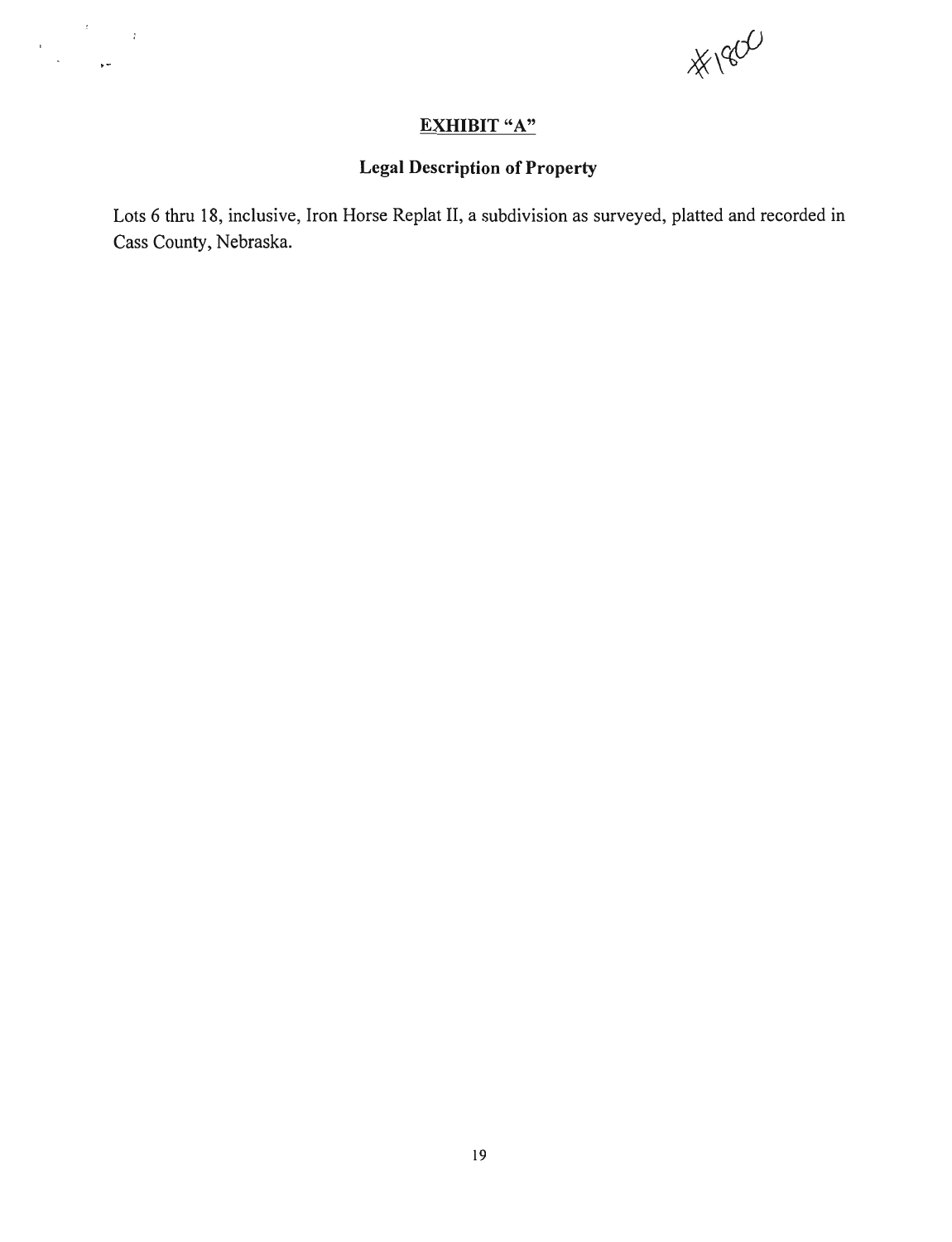# 41967 counter<br>ne - Fullentang Doyle<br>11440 W Dodge Rd Omaha 68144

 $\label{eq:2} \begin{array}{c} \mathbf{y} = \begin{bmatrix} \mathbf{y} & \mathbf{y} \\ \mathbf{y} & \mathbf{y} \end{bmatrix} \end{array}$   $\begin{array}{c} \mathbf{z} \mathbf{y} \mathbf{y} + \mathbf{y} \mathbf{y} \end{array}$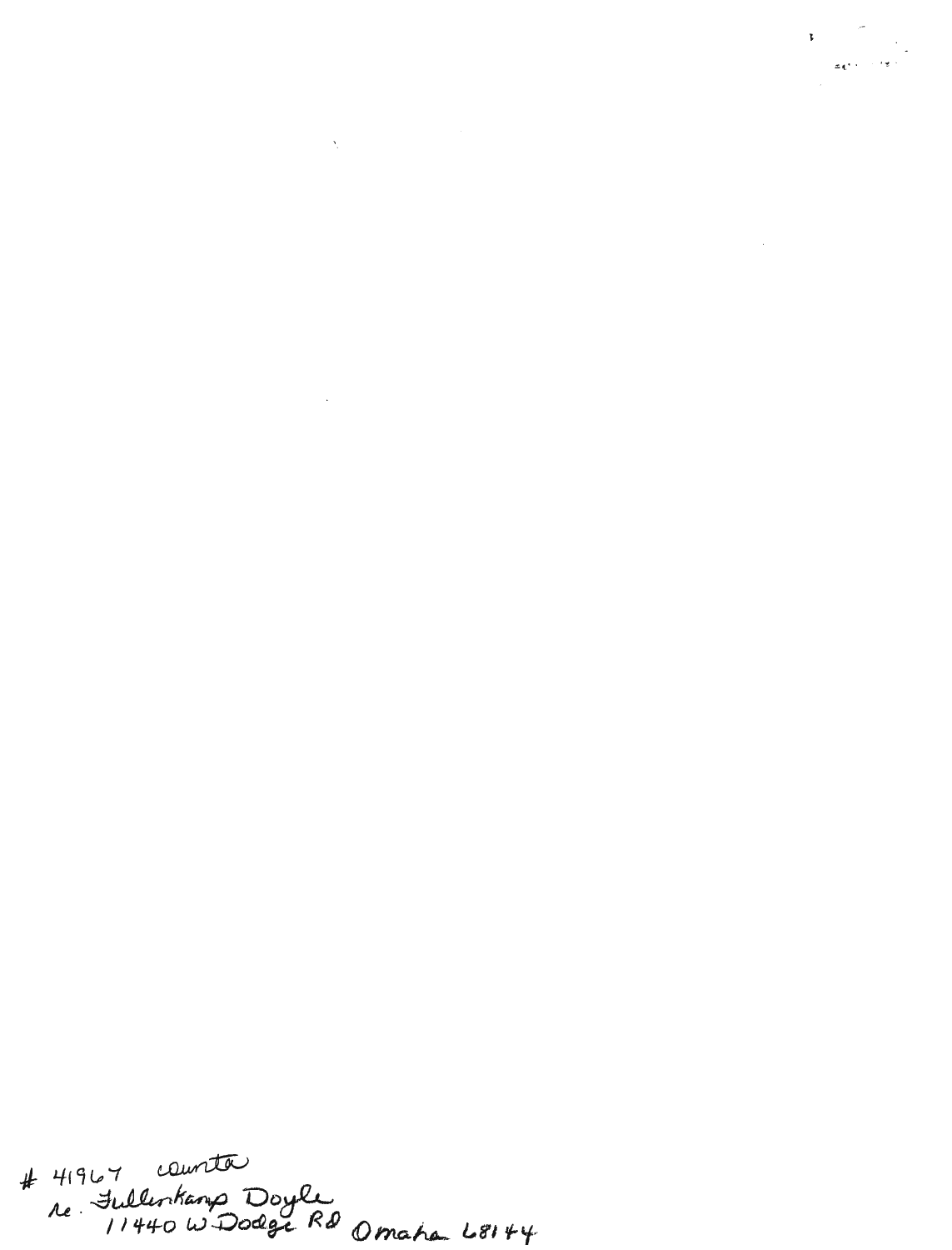$x^{\vee}$   $y^{\vee}$   $\sim$   $y^{\vee}$ 

Mix <u>lets</u>  $\tau$  -  $\alpha$   $\alpha$  $k$ 2070 \$16.50

COMPARED

#### REVOCABLE ASSIGNMENT AND ASSUMPTION OF DECLARANT RIGHTS AND NOTICE

IRON HORSE DEVELOPMENT, L.L.C., the Declarant of that certain Declaration of Covenants, Conditions, and Restrictions for The Reflections at Iron Horse, covering the following described Property, to-wit:

Lots 6 thru 18, inclusive, Iron Horse Replat II, a subdivision as surveyed, platted and recorded in Cass County, Nebraska.

recorded of record on April 15, 2011 as Miscellaneous Instrument at Book 72 Page 538 in the office of the Register of Deeds of Cass County, Nebraska, and any amendments, restatements and/or annexations thereto (hereinafter collectively the "Declaration") does hereby assign all of its status, right, title and interest as the Declarant therein to HEARTHSTONE HOMES, INC., effective as of the 15th day of April 2011, subject only to revocation, by separate document filed with the Cass County Register of Deeds by IRON HORSE DEVELOPMENT, L.L.C., and HEARTHSTONE HOMES, INC., by this instrument, does hereby assume all rights, responsibilities and duties pursuant to the Declaration. HearthStone Homes, Inc. hereby agrees to obtain prior written approval of Iron Horse Development, L.L.C., before making any amendment, restatement, annexation, modification or other change to the Declaration for The Reflections at Iron Horse.

Timothy W.

Dated this  $\frac{3}{2}$  day of  $\frac{3}{2}$  and  $\frac{3}{2}$  2011.

IRON HORSE DEVELOPMENT, L.L.C., a Nebraska limited liability company. DECLARANT.

Young

RETURN TO:<br>We now n FULLENKAMP, DOTLE & JOBEUN 11440 WEST CENTER ROAD **OMAHA, NEBRASKA 68144-4482**<br>ATTN: **BCD** A T T N : < W ) ^

 $\mathbf{1}$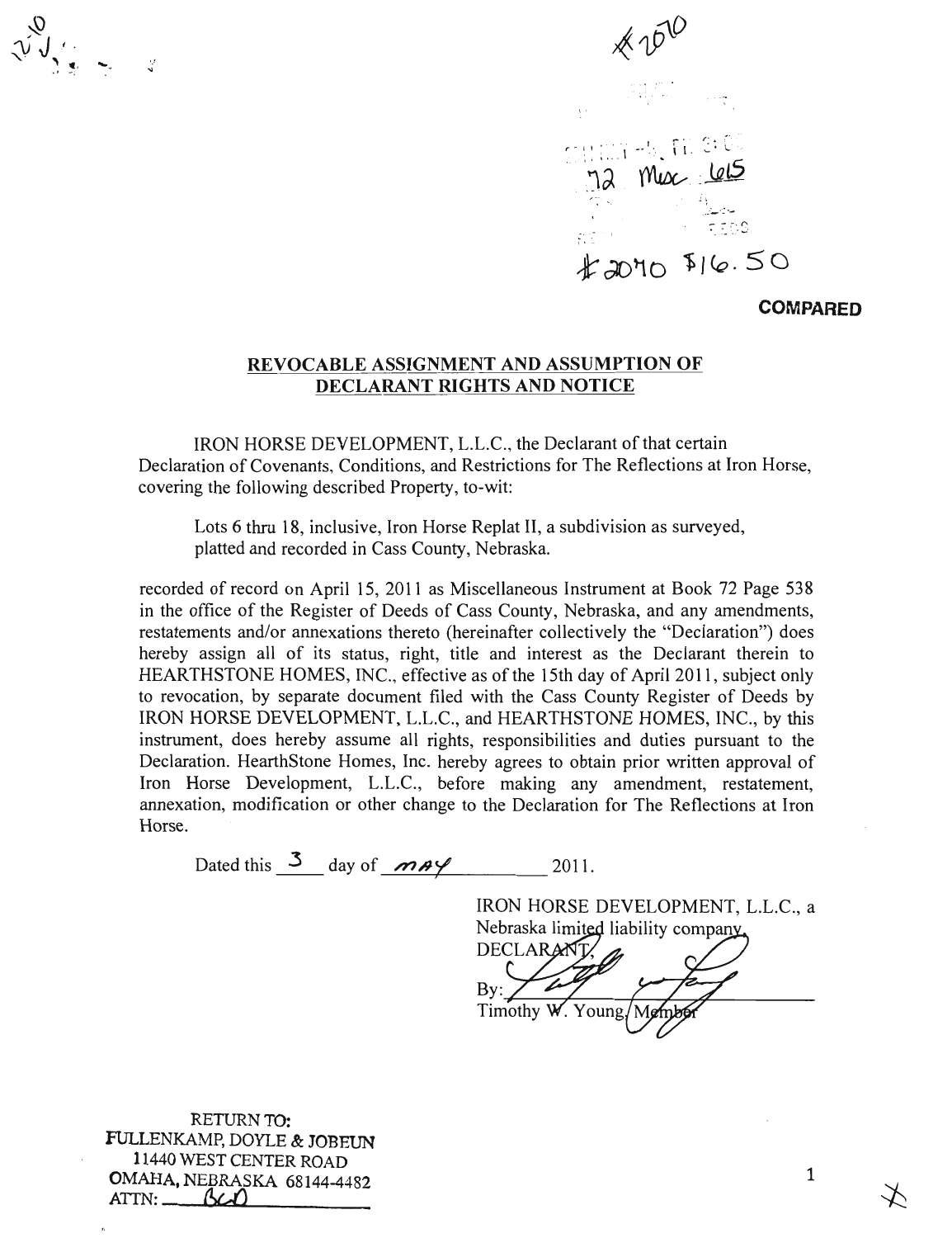# Mur. UB

 $L$  solo  $I_1 \circ S_0$ 

**COMPARTS** 

## TO ZOUTLE HOA ORA TRIBAZAR ALABA NY 778 医假性白色有的口腔内脑膜炎 的过去分词 经通知

minima sali to incidenci sdr. D. L.: TVAR 480 TRV (C) TANCH 170 MH Samble and the contribute of motion of the similar secondary () motions of the contract of Siw-or wrocon4 bedirozen processed terrories

there then 10, industries from Home Replies to a subdivision as surveyed. sidesidik .vinin is east or lessons has builde .<br>د اوليدنا جود خلد (

geordariol /sout on April 18, 2011 al Wisselfounds Instrument at Pool 12 Fater 138 in the office of the benisher of Oceds of Cass County. Networker, and any emericance of abob ("nationalista" odi vision zalio: (odinistal) on neb orbitalenna rodom stagradator of distint minister of the same, delight into other incomes and the figure definition of  $\mathcal{A}$  is the second of  $\mathcal{B}$  in  $\mathcal{B}$  . The second  $\mathcal{B}$  is the state of  $\mathcal{A}$  is the second  $\mathcal{B}$ of should be said ust on to see I all dievel in monument cannot viewer himsover a IROŠPOSKO DAJ GRANIKI, LADA GRANIKI SRPEDIKU HOMIN JAKO POŠE and all contemporal light band sightlicions gave goldsis. The sequence of oriental another means incr s in the second control of the second state of the second second second second second second second second second second second second second second second second second second second second second second second second sec  $\mathcal{L} = \mathcal{L} \mathcal{L}$  , where  $\mathcal{L} = \mathcal{L} \mathcal{L}$ banda yoo shaka cadaha ad ahaa maan waxay sa sheedi **Propose** to the amexakon, modericativa or oher dasage to the Declaration faction for the proteins at in

> which he  $\mathcal{Z}$  and  $\mathcal{Z}$ 月百年

BUD. LE TZEMTO HIVRITEZSOH VOSH  $\mathfrak{g}_{\mathbf{B}}$ isska  $\mathfrak{f}_{\mathbf{B}}$ ining $\mathfrak{f}_{\mathbf{B}}$ ining under

**BANAKAR** *V vilm*eeči

RETURN TO: FULLEMKANG DOYLE & JOBEUM 11440 WEST CENTER LOAD OMAHA, NEERASKA 68144-4482  $\Lambda_{\mathbb{C}}$   $\Lambda_{\mathbb{C}}$ 

Protection of the complete of a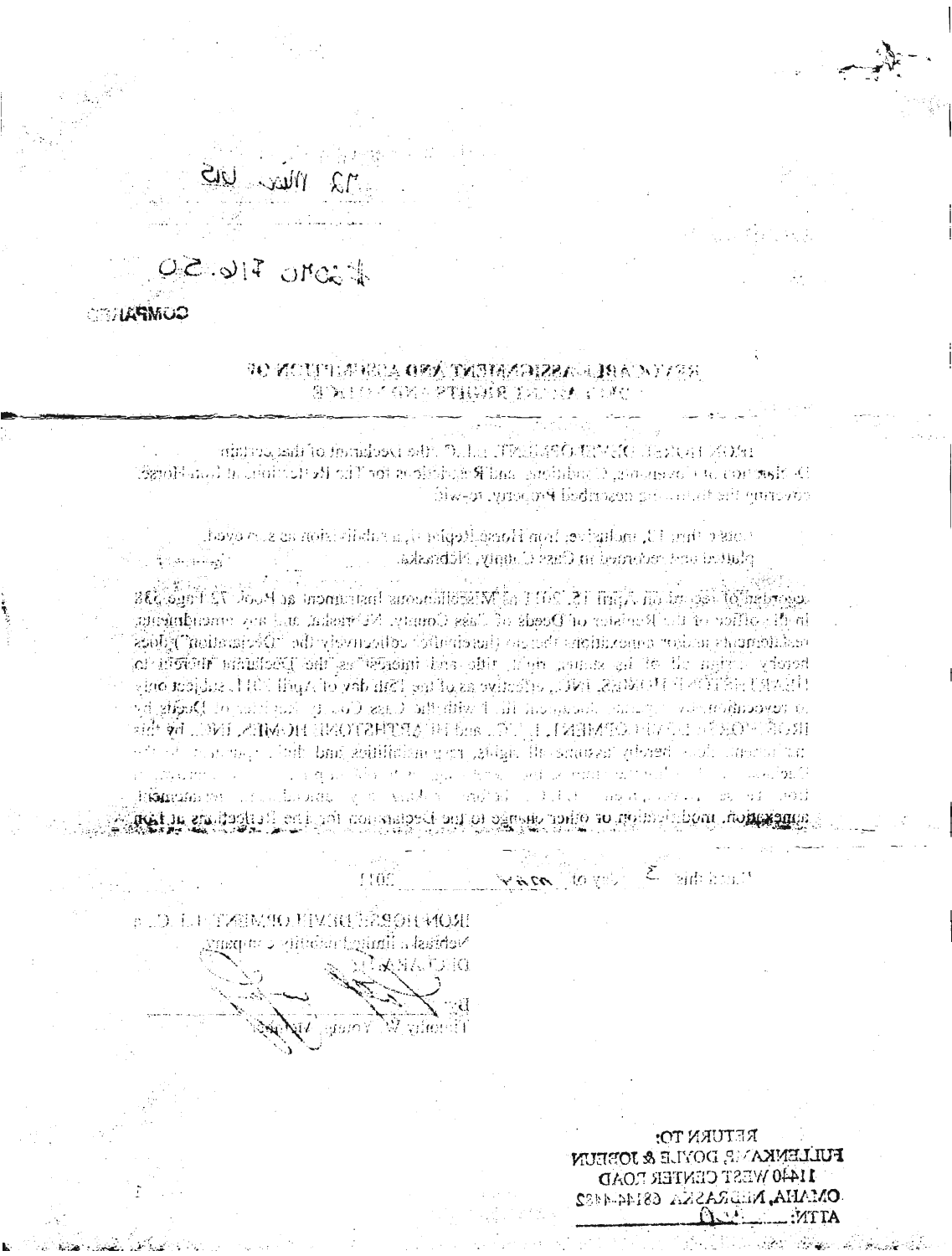$*10^{10}$ 

HEARTHSTONE HOMES, Nebraska corporation, INC., a

 $\mathbf{By:}$ Its:

State of Nebraska (b)

County of Douglas )

The foregoing instrument was acknowledged before me this<sup>30</sup>day of  $\forall V\cup\{\neg\}$ , 2011 by Timothy W. Young, Member on behalf of Iron Horse Development, L.L.C., a Nebraska limited liability company.

| <b>SEAL</b> | GENERAL NOTARY - State of Nebraska  <br><b>DEBRA KAY LEACH</b><br>My Comm. Exp. May 28. 2014 |  |
|-------------|----------------------------------------------------------------------------------------------|--|
|             |                                                                                              |  |

)ss.

 $\mathcal{E}$ 

)ss.

**A** D **N**<br>Notary

State of Nebraska

County of Douglas )

The foregoing instrument was acknowledged before me this  $\frac{3}{2}$  day of February,<br>2011 by  $\sum_{x} \sqrt{2\pi}$  day  $x \sqrt{2\pi}$  on behalf of HearthStone Homes,  $\overline{\mathcal{A}}$   $\vee$  lec  $\overline{\mathcal{A}}$   $\epsilon$   $\vee$  ident on behalf of HearthStone Homes, Inc., a Nebraska corporation.

SEAL

 $No$ Public ta<del>i</del>v



**MOTARY.CO WWW.DR.RO.Z.2016**